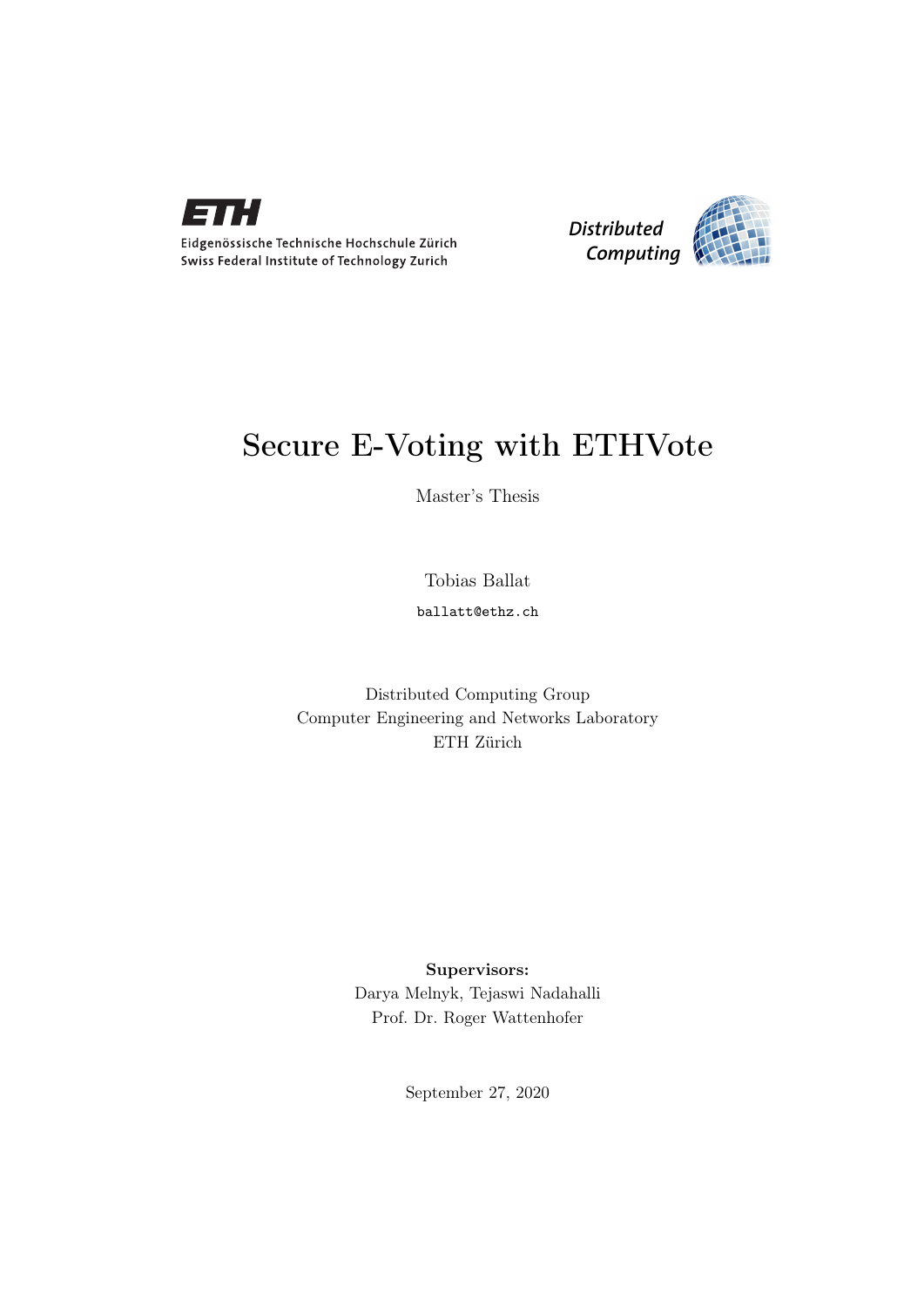## Acknowledgements

<span id="page-1-0"></span>I would like to thank Tejaswi Nadahlli and Darya Melnyk for supervising my work and their weekly feedback. Prof. Dr. Roger Wattenhofer has my thanks, for making this thesis possible and his input. Also, Flavio Goldener, who implemented the basic version of ETHVote, and whose code I could build upon.

I also express gratitude to smoca AG to let me work in their office and for their advice about implementing details, and Mohammed Chelouti for his grammar advice. Many thanks go also to my girlfriend Meret Aschwanden and our families, who took care of our daughter much more often than usual. This allowed me to spend so much time on this thesis.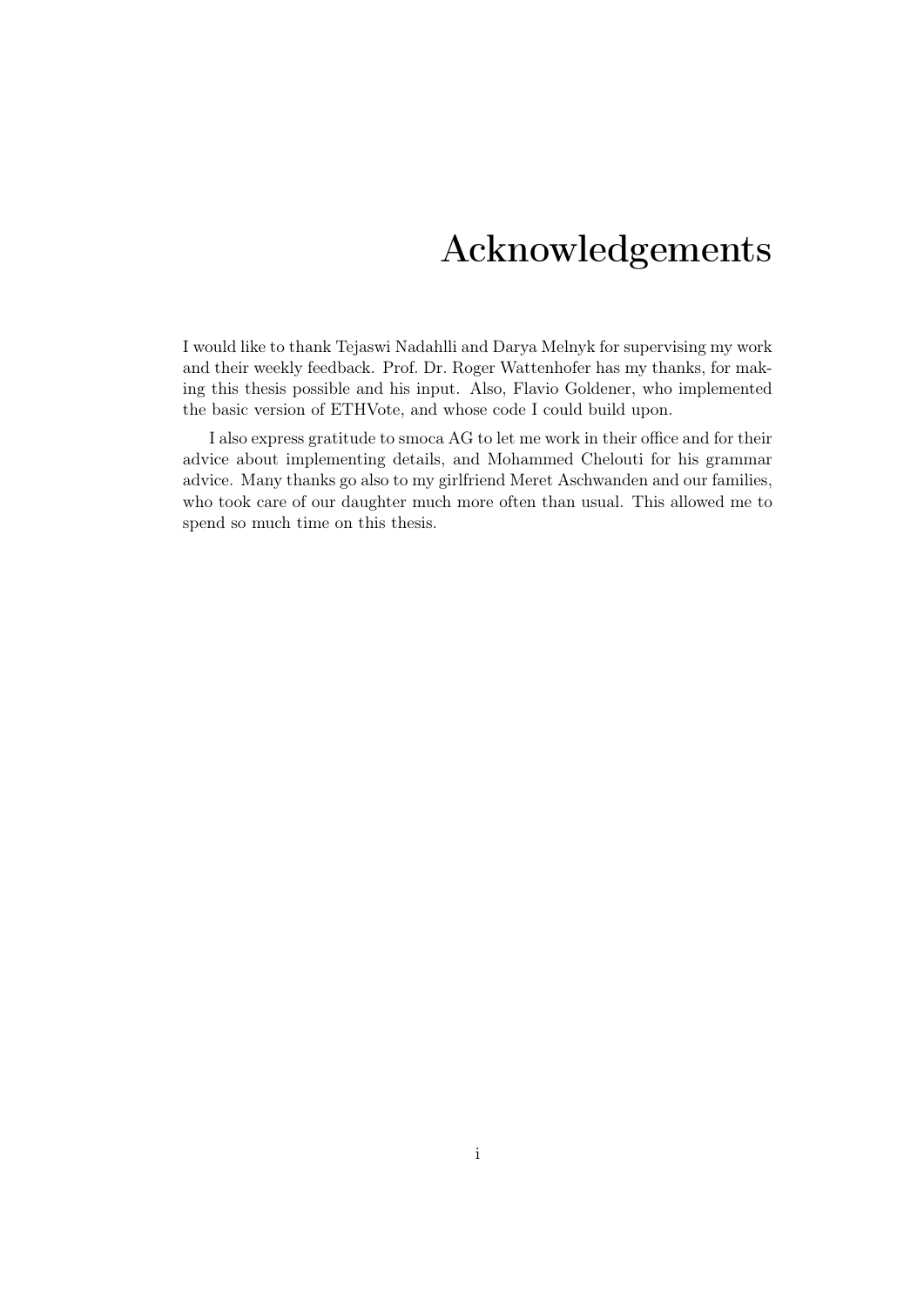## Abstract

<span id="page-2-0"></span>This thesis extends the ETHVote system with another participant, called voting assistant. The protocol to vote is adapted and the actual voting process takes place on two devices. This improves the security of ETHVote significantly, as the voting device no longer must be trusted. Additionally, a Benaloh Challenge was added to increase the probability of manipulation detection.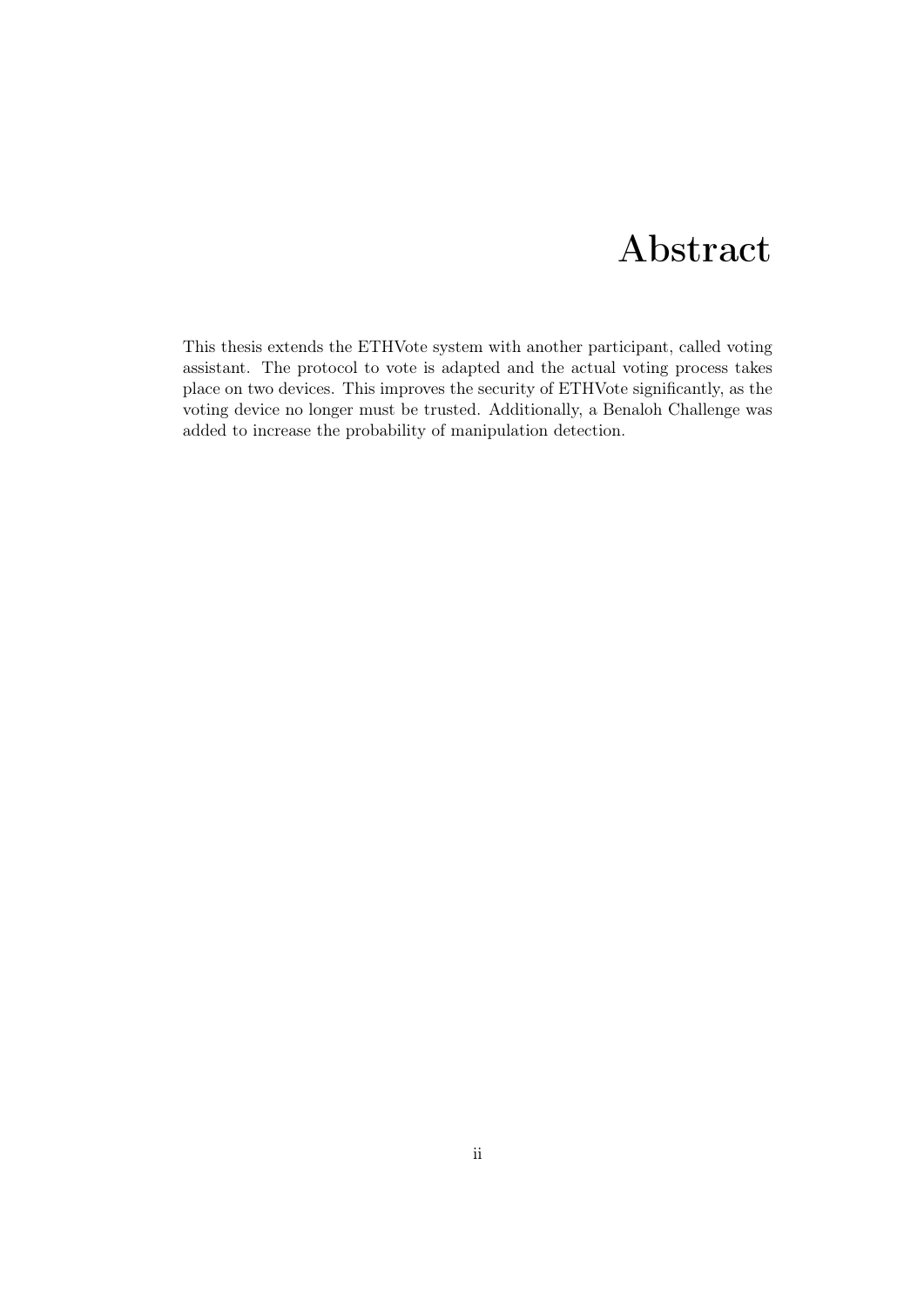# **Contents**

| <b>Acknowledgements</b> |                 |                                                                                               |                |  |
|-------------------------|-----------------|-----------------------------------------------------------------------------------------------|----------------|--|
|                         | <b>Abstract</b> |                                                                                               | ii             |  |
| 1                       |                 | Introduction                                                                                  | 1              |  |
| $\bf{2}$                |                 | <b>Related Work</b>                                                                           | $\overline{2}$ |  |
|                         | $2.1\,$         |                                                                                               | $\overline{2}$ |  |
|                         | 2.2             |                                                                                               | $\mathbf{2}$   |  |
| 3                       |                 | Protocol                                                                                      | 3              |  |
|                         | 3.1             |                                                                                               | 3              |  |
|                         | 3.2             |                                                                                               | 3              |  |
|                         | 3.3             |                                                                                               | 4              |  |
|                         | 3.4             |                                                                                               | $\overline{5}$ |  |
|                         |                 | 3.4.1                                                                                         | $\overline{5}$ |  |
|                         |                 | 3.4.2                                                                                         | 6              |  |
|                         |                 | 3.4.3                                                                                         | $\overline{7}$ |  |
|                         |                 | 3.4.4<br>Audit                                                                                | $\overline{7}$ |  |
|                         |                 | 3.4.5                                                                                         | $\overline{7}$ |  |
|                         |                 | 3.4.6<br>Reset                                                                                | $\overline{7}$ |  |
|                         | 3.5             | Non-Interactive Zero-Knowledge Proof                                                          | $\overline{7}$ |  |
| 4                       |                 | Implementation                                                                                | 10             |  |
|                         | 4.1             | Voting Assistant                                                                              | 10             |  |
|                         |                 | 4.1.1                                                                                         | 10             |  |
|                         |                 | 4.1.2                                                                                         | 11             |  |
|                         | 4.2             | Authentication & Authorization                                                                | 11             |  |
|                         | 4.3             | State Updates $\dots \dots \dots \dots \dots \dots \dots \dots \dots \dots \dots \dots \dots$ | 13             |  |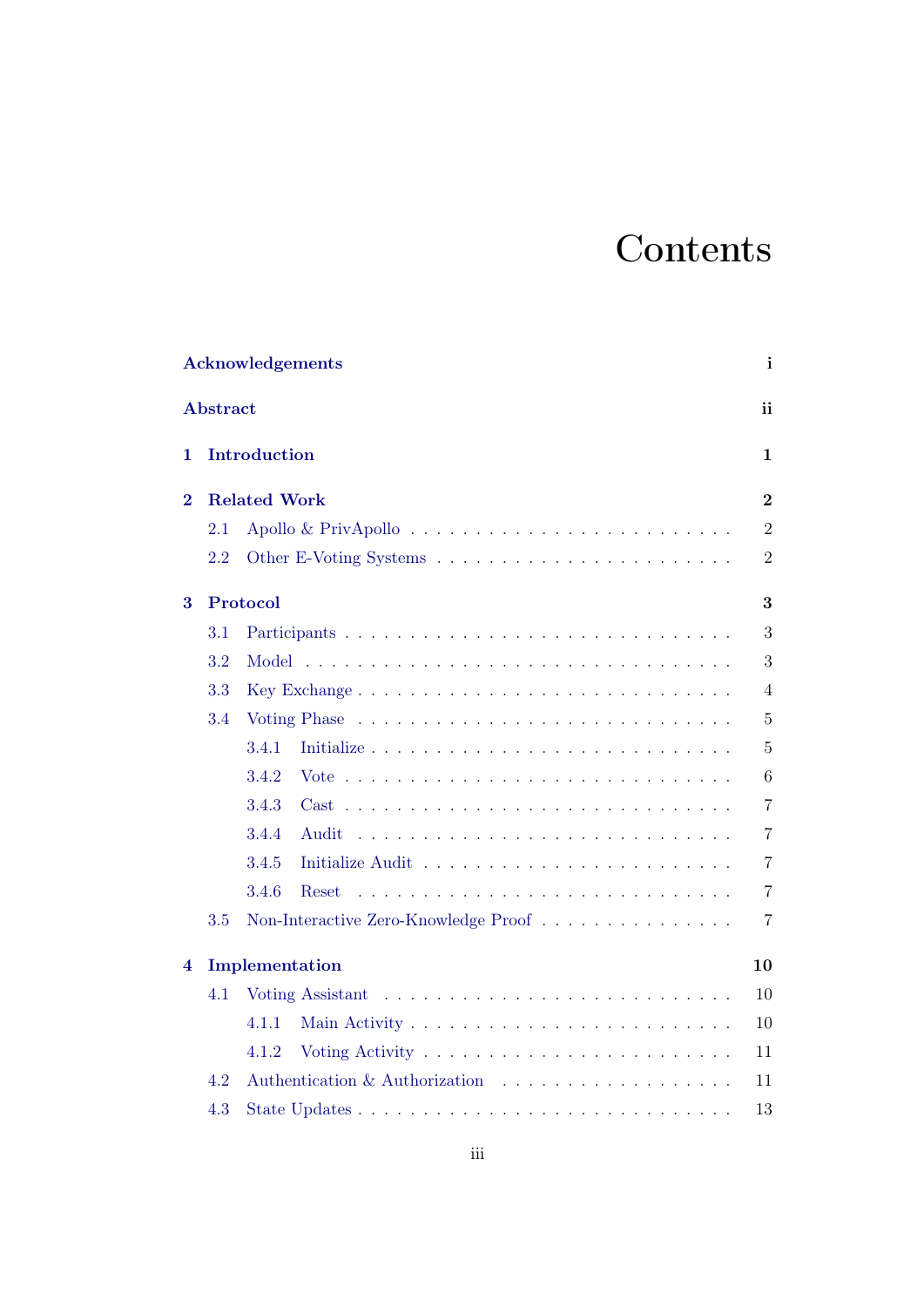### Contents iv

|                | 4.4 | User Experience                                                                                                 | 13    |
|----------------|-----|-----------------------------------------------------------------------------------------------------------------|-------|
|                |     | 4.4.1                                                                                                           | 14    |
|                |     | 4.4.2                                                                                                           | 14    |
|                | 4.5 |                                                                                                                 | 14    |
|                |     | 4.5.1                                                                                                           | 16    |
|                | 4.6 |                                                                                                                 | 16    |
| $\overline{5}$ |     | <b>Security</b>                                                                                                 | 18    |
|                | 5.1 | Ballot-Privacy                                                                                                  | 18    |
|                | 5.2 |                                                                                                                 | 18    |
|                | 5.3 |                                                                                                                 | 18    |
|                | 5.4 |                                                                                                                 | 19    |
|                | 5.5 |                                                                                                                 | 19    |
|                |     | Malicious Data by the Terminal<br>5.5.1                                                                         | 19    |
|                |     | Malicious Data by the Voting Assistant<br>5.5.2                                                                 | 19    |
|                |     | 5.5.3<br>Collaboration Between Terminal and Voting Assistant                                                    | 20    |
|                | 5.6 |                                                                                                                 | 20    |
|                | 5.7 |                                                                                                                 | 20    |
| 6              |     | Conclusion                                                                                                      | 21    |
|                | 6.1 | Future Work Indian Process and Allen Contract of Terms and Terms and Terms and Terms and Terms and Terms and Te | 21    |
|                |     | <b>Bibliography</b>                                                                                             | 22    |
|                |     | A Acronyms                                                                                                      | $A-1$ |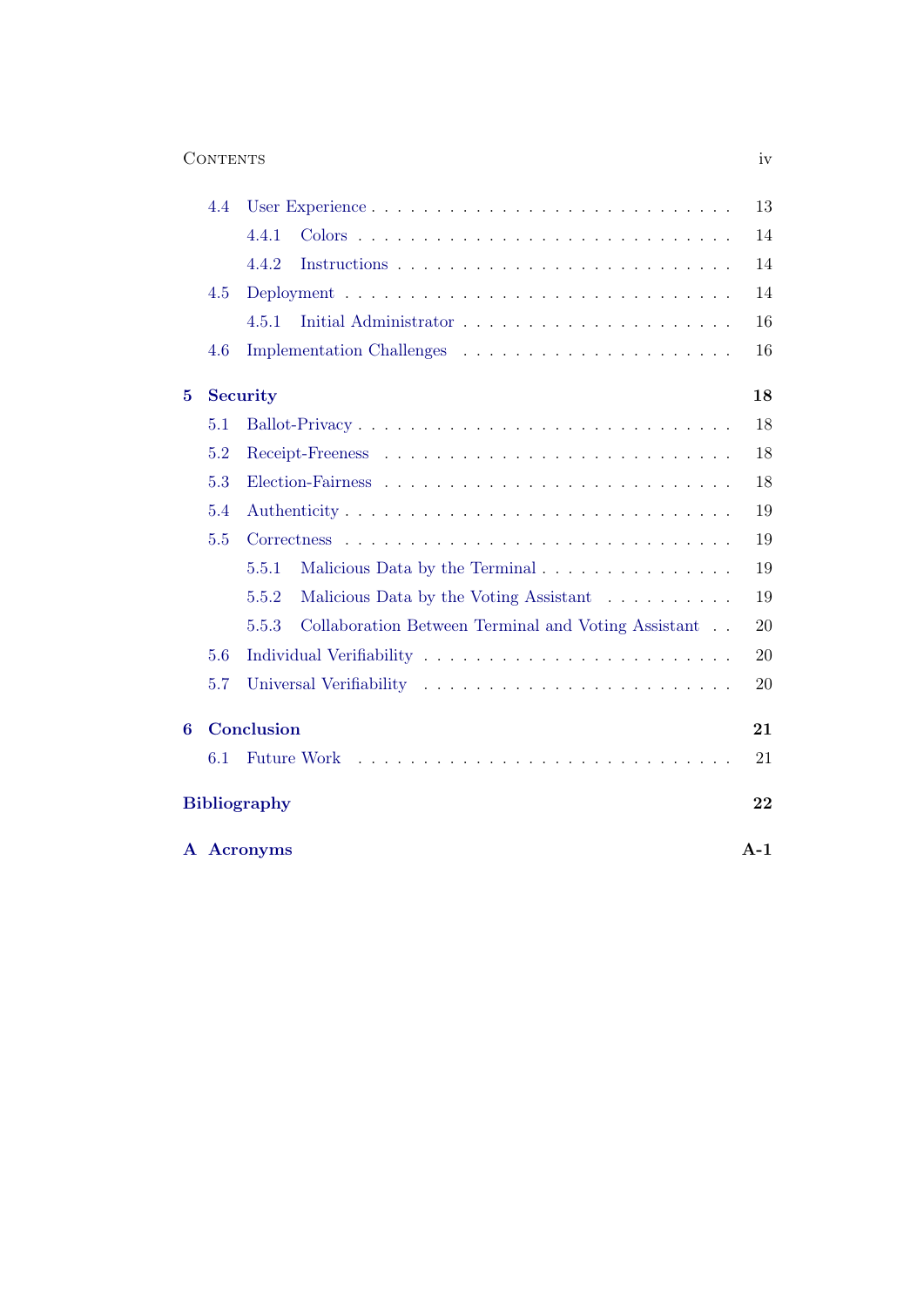## CHAPTER<sub>1</sub> Introduction

<span id="page-5-0"></span>While e-voting has been established in Estonia since 2005, it has a difficult stand in Switzerland. There were two approaches in recent years. CHVote [\[1\]](#page-26-1) was developed by the canton of Geneva and has been in use in several cantons since 2003. The development of version 2.0 which should have been available on a national scale, was stopped after two years in 2018 due to its costliness.

The second system which was a candidate for national e-voting was the Post E-Voting [\[2\]](#page-26-2). This system was developed by the Spanish company Scytl. While CHVote is completely open-source, the source code of the Post E-Voting is only available after registration. The project was stopped in 2019 because of serious flaws in the source code found in an intrusion test [\[3\]](#page-26-3) in 2019.

Because both projects have been stopped, the Swiss government started a redesign of the trial phase<sup>[1](#page-5-1)</sup> in June 2020. According to the government [\[4\]](#page-26-4), the benefits of e-voting in Switzerland are the impossibility of invalid votes, the faster counting, and accessibility. Their basic principle is security before speed. A key element, that a system is assumed secure, is verifiability. While previous systems only had to be individually verifiable, future systems must be universally verifiable.

This thesis is a continuation of ETHVote [\[5\]](#page-26-5). The previous version of ETHVote was already universally and individually verifiable. But the voter could only verify that some encryption was saved, but not if it corresponds to their actual choice. We added a Benaloh Challenge [\[6\]](#page-26-6) to increase the chance that vote manipulations are detected.

Even more important than verifiability is the correctness of a voting system. ETHVote was already correct under the assumption, that the voting device is honest. To ensure correctness with an untrusted device, a second device, which must actively participate, is added to ETHVote. With this thesis, correctness is ensured, as long as at least one of the devices is honest. Even if both devices are malicious, they must collude to manipulate the vote.

<span id="page-5-1"></span><sup>1</sup> [https://www.bk.admin.ch/bk/en/home/dokumentation/medienmitteilungen.](https://www.bk.admin.ch/bk/en/home/dokumentation/medienmitteilungen.msg-id-79556.html) [msg-id-79556.html](https://www.bk.admin.ch/bk/en/home/dokumentation/medienmitteilungen.msg-id-79556.html)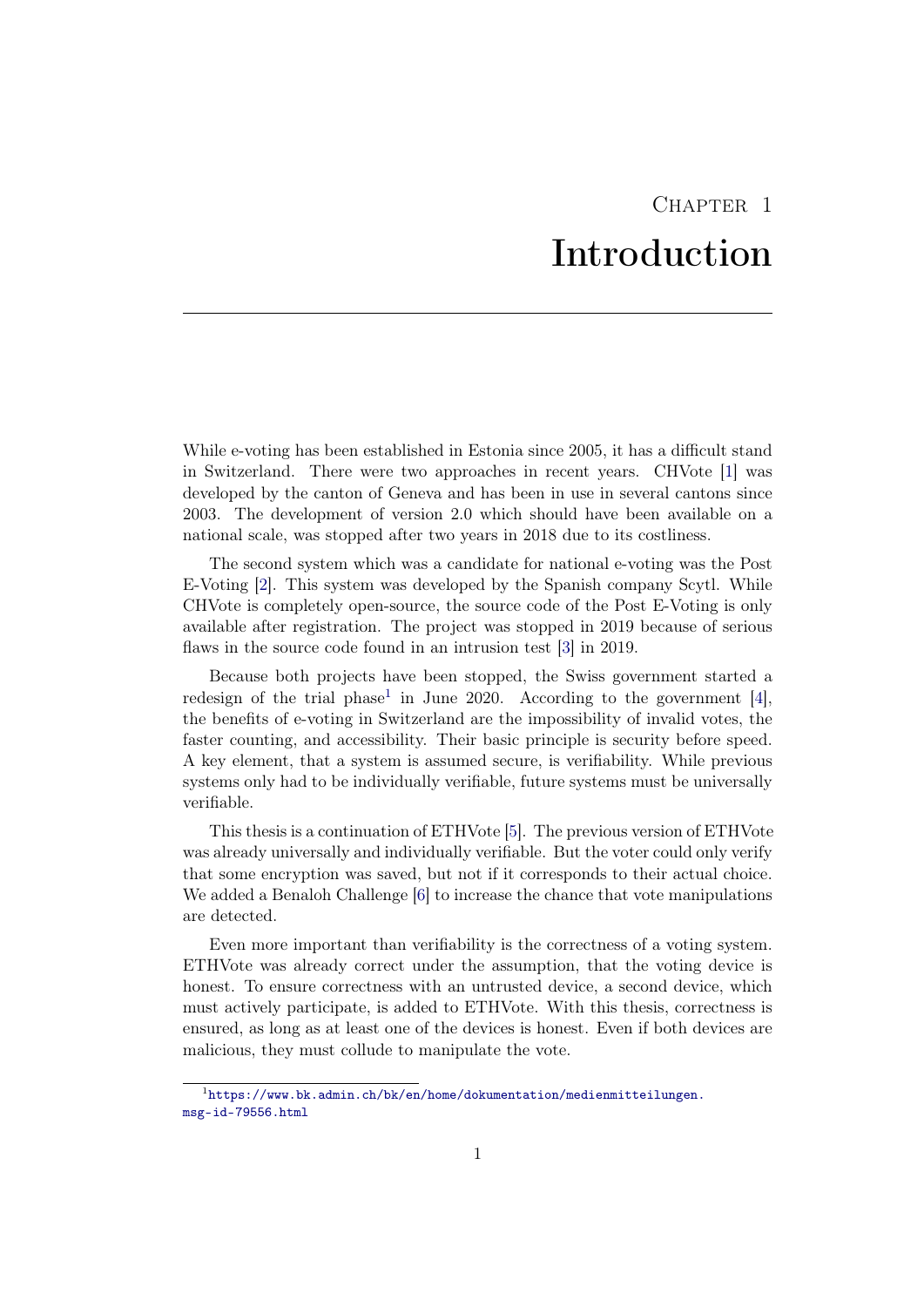## $CHAPTER$  2 Related Work

## <span id="page-6-1"></span><span id="page-6-0"></span>2.1 Apollo & PrivApollo

The Apollo voting protocol [\[7\]](#page-26-7) adds a Benaloh Challenge [\[6\]](#page-26-6) to Helios [\[8\]](#page-26-8). This allows the voter to audit the vote on a second device. While this helps to detect manipulations from the voting device, the voting device still must be trusted that system is correct.

PrivApollo [\[9\]](#page-26-9), an extension to Apollo, delegates the actual vote to a second device. Through this separation, the terminal which encrypts the vote does not know what the voter votes, since this happens on the second device. With this, the criterium of correctness is fulfilled even if one of the devices is malicious.

## <span id="page-6-2"></span>2.2 Other E-Voting Systems

There are several other e-voting systems besides Helios, Apollo, and PrivApollo. Some of them work similarly in some parts, and some of them work completely differently.

Electionguard<sup>[1](#page-6-3)</sup> from Microsoft is a software development kit to verify that votes were correctly encrypted. It is based on Josh Benaloh's PhD thesis [\[10\]](#page-27-0) and uses a similar key generation mechanism as ETHVote, but a different encryption scheme. It was never used productively yet.

Belenios [\[11\]](#page-27-1) modifies the Helios protocol and does the key generation fully distributed, which means that no trustees are needed. Belenios is implemented as an online platform, like ETHVote. It was used already for academic, educational, and association elections.

While all mentioned systems are open-source, there exist also closed source solutions like Voatz<sup>[2](#page-6-4)</sup> which has already been in use for local government elections in the USA. Voatz uses a blockchain to audit the votes.

<span id="page-6-3"></span><sup>1</sup> <https://github.com/microsoft/electionguard>

<span id="page-6-4"></span> $^{2}$ <https://voatz.com/>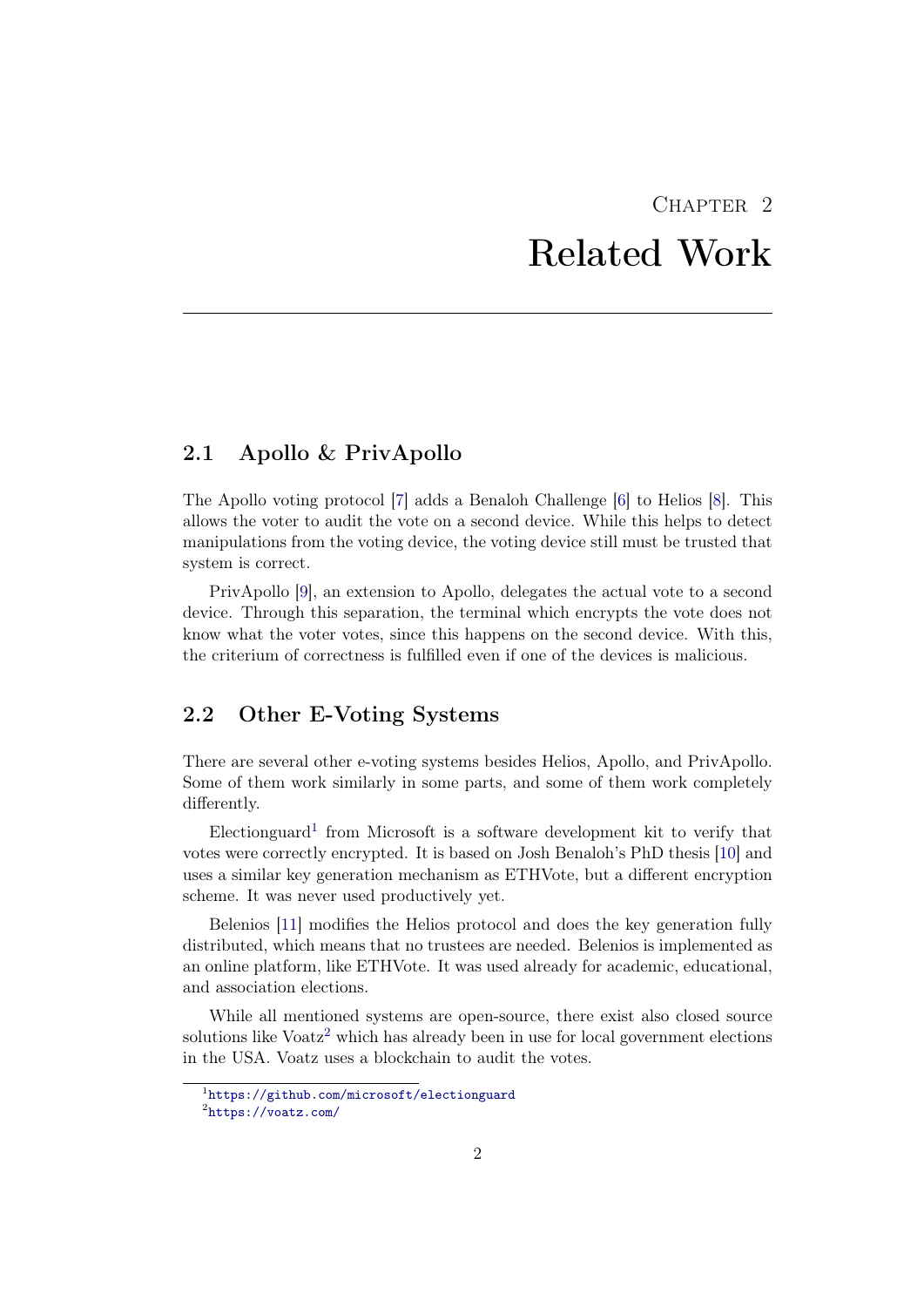# CHAPTER<sub>3</sub> Protocol

<span id="page-7-3"></span><span id="page-7-0"></span>The main ideas of the protocol are still the same as in the previous version of ETHVote [\[5\]](#page-26-5). The only changed phase is the voting one, where an additional participant, the voting assistant was added and the protocol was adapted. As a consequence, the non-interactive zero knowledge proof [\(NIZKP\)](#page-28-1) had to be adapted as well.

## <span id="page-7-1"></span>3.1 Participants

While the participants are the same as in the previous version, we took the terminology from PrivApollo [\[9\]](#page-26-9) to clearly distinguish the two devices. This results in the following participants.

- Voter: The human voter can read and compare strings and colors. The voter decides which option they choose.
- Terminal: The web application, on which the voter votes. The terminal initializes and casts the vote. The voter can audit the voting on it. In the previous version, it was called "front end".
- Voting Assistant: The voting assistant is used to audit the voting. In ETHVote only active voting assistants exist, meaning a voting assistant sends the choice of the voter to the server.
- Server: The server stores the voting data and the voters. The terminal and the voting assistant communicate through the server. The server does no computations except checking zero-knowledge proofs.

## <span id="page-7-2"></span>3.2 Model

To create a new vote, the following parameters must be chosen: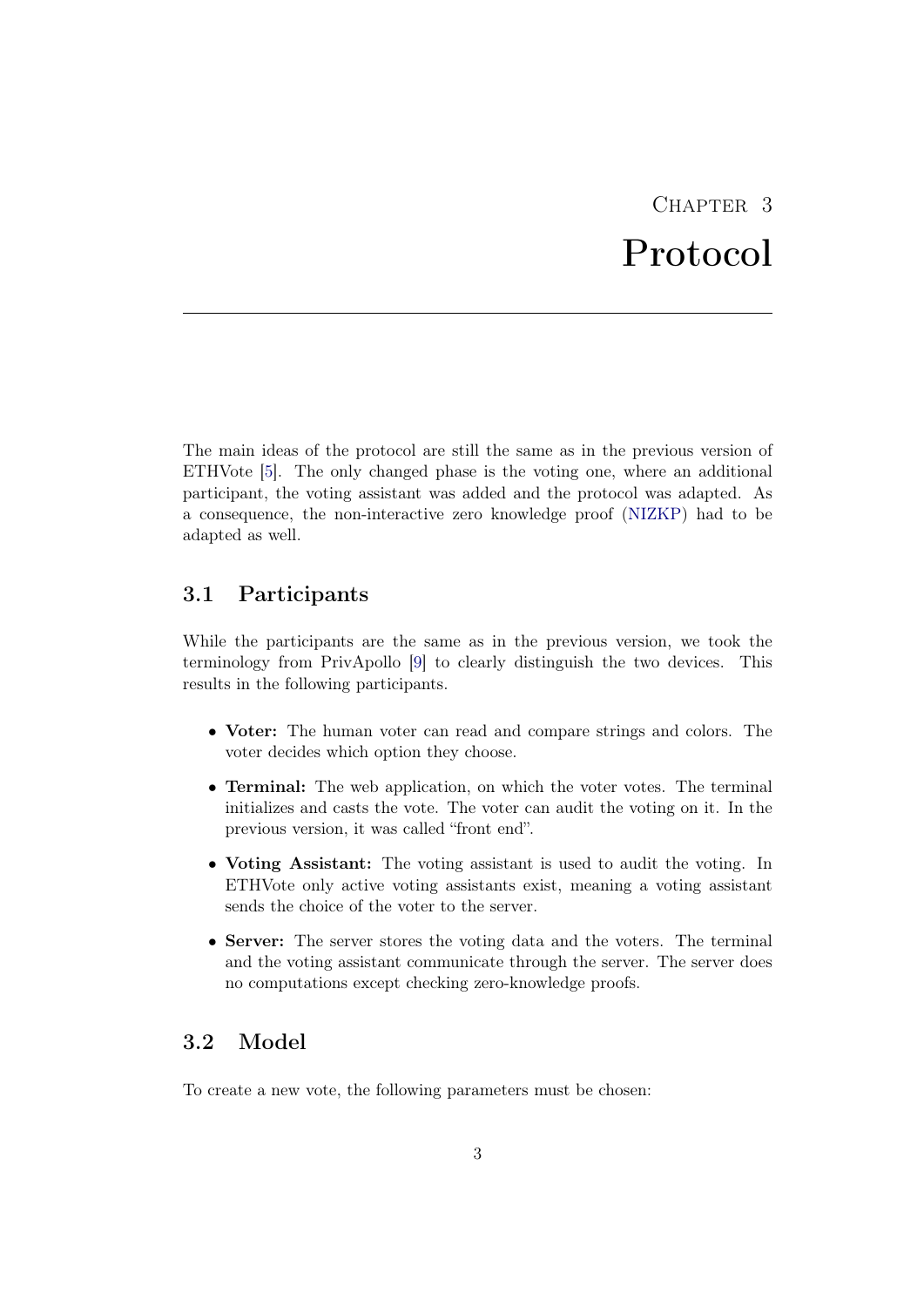- $\mathbb{Z}_p^*$ : Cyclic group in which all computations will be performed.
- Trustees: The trustees generate the keys for encryption and decryption.
- Security Threshold:  $k$ , the number of trustees that have to participate in key generation.
- Option Primes: To every option, a unique prime number is assigned.

For key generation, trustee i generates a secret polynomial  $s_i$  of degree  $k-1$ , and the corresponding public polynomial  $y_i$  computed as in Equation [3.1.](#page-8-1) To encrypt votes  $s$  and  $y$  as defined in Equations [3.2](#page-8-2) and [3.3,](#page-8-3) are used as the private and public key.

$$
y_i(x) := g^{s_i(x)}\tag{3.1}
$$

<span id="page-8-2"></span><span id="page-8-1"></span>
$$
s := s(0) := \sum_{i} s_i(0) \tag{3.2}
$$

<span id="page-8-3"></span>
$$
y := y(0) := \prod_{i} y_i(0)
$$
\n(3.3)

In order to vote, a voter encrypts the prime number of their chosen option with ElGamal encryption [\[12\]](#page-27-2) in  $\mathbb{Z}_p^*$  with y as the public key. The resulting ciphertext is a pair  $(\alpha, \beta)$ , where  $\alpha$  does not depend on the vote, but  $\beta$  does.

For decryption, trustee i sends point  $s_i(j)$  to trustee j. Trustee j fetches  $\prod \alpha_i$ from the server and can then compute their decryption factor  $D_i$  as in Equation [3.4.](#page-8-4)  $d(x)$  is defined as a polynomial of degree k where  $d(x) = D_x$  for all known  $D_x$ .

<span id="page-8-4"></span>
$$
D_j := \left(\prod_i \alpha_i\right)^{s(j)} = \left(\prod_i \alpha_i\right)^{\sum_i s_i(j)}\tag{3.4}
$$

When at least k trustees computed  $D_i$ ,  $d(0)$  can be computed by doing Lagrange interpolation. With  $d(0)$  the product of the selected primes can be decrypted, however single votes can not be decrypted. Since the decrypted result is a product of primes, votes can easily be counted by doing prime factorization.

### <span id="page-8-0"></span>3.3 Key Exchange

The voting assistant needs some information about the vote to participate in the voting process. To exchange this data the terminal displays a  $QR$  code, which is scanned with the voting assistant and contains the following data: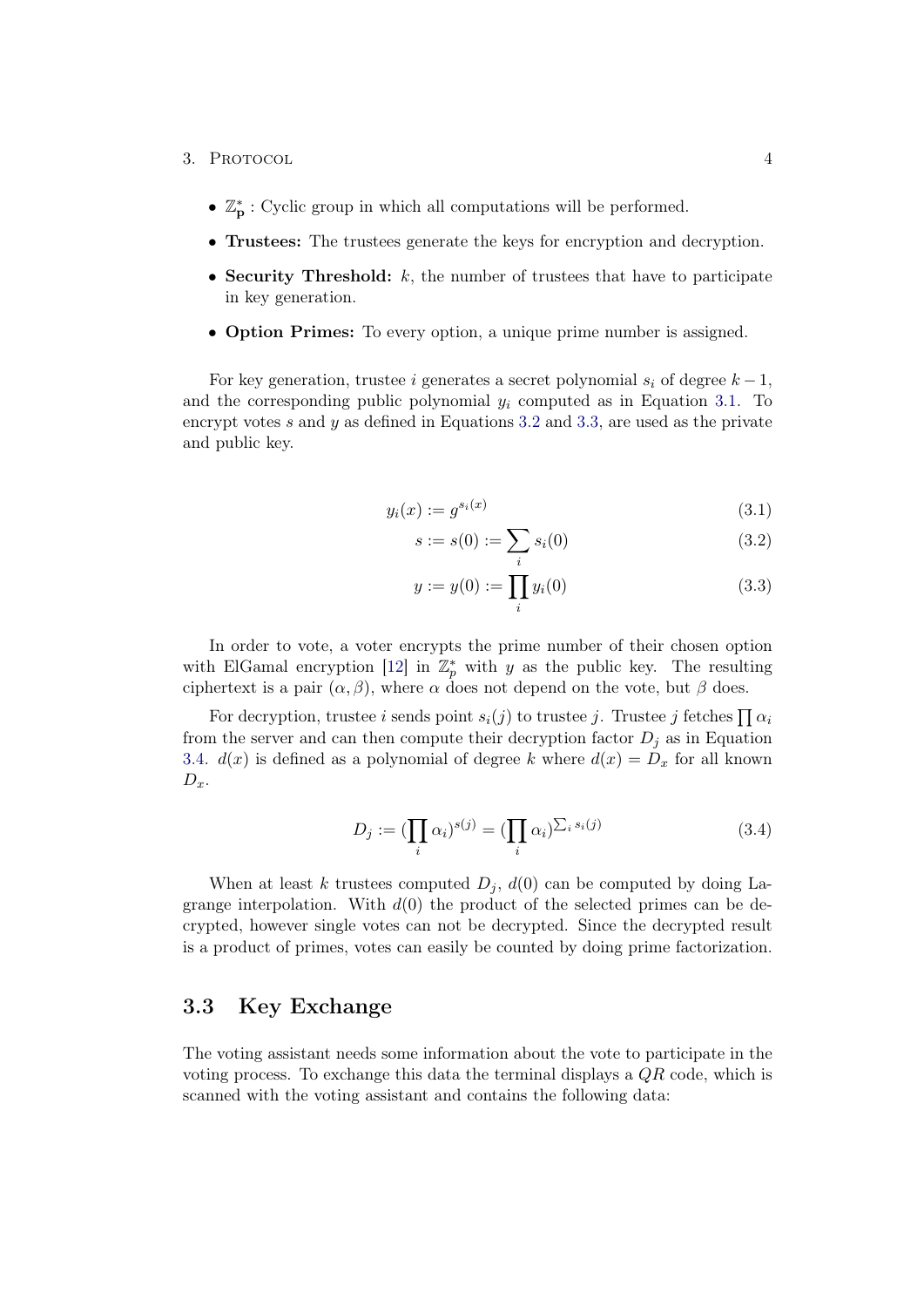- 3. Protocol 5
	- Server Address: The voting assistant can connect with the server listening at the server address.
	- Vote ID: The ID of the vote, the voter currently participates in.
	- Token: The authentication token of the terminal. The implemented authentication mechanisms are described in Section [4.2.](#page-15-1)
	- Secret Key: The secret key  $sk$  is generated by the terminal and used to encrypt private data. sk is never sent to the server, meaning only the terminal and the voting assistant know this key.
	- Web-Socket Address: The voting assistant opens a web-socket with the server through this address. Web-sockets are used to get fast state updates as described in Section [4.3.](#page-17-0)

Scanning the  $QR$  code is possible as long the vote is open. This allows the voter to reconnect the voting assistant with the server when the authentication expires or the connection is closed. The voter can also use another voting assistant and proceed there.

## <span id="page-9-0"></span>3.4 Voting Phase

The voter chooses their option on the voting assistant. This adds several actions to our protocol. Figure [3.1](#page-10-1) shows the states a vote can assume during the voting phase and the actions needed to transition into those states. Blue actions must be executed by the terminal, red actions by the voting assistant, and violet actions can be executed by both devices. These states are voter dependent, meaning each vote can be in different states at the same time for different voters. In this section, the actions needed to transition between the states are described.

#### <span id="page-9-1"></span>3.4.1 Initialize

To initialize the voting process, the terminal chooses n colors  $[c_1, \ldots, c_n]$  where n is the number of options. It then generates a random permutation  $\pi$  used to assign each option a color. Additionally, a random number  $r_i$  for every option i, used as randomness for ElGamal encryption, is generated.

Since the terminal does not know which option will be chosen, it has to encrypt all options and send the ciphertexts together with the assigned color to the server. For every option, the terminal computes  $\alpha_i$  and  $\beta_i$  as in Equations [3.5](#page-10-2) and [3.6.](#page-10-3) g is a generator of  $\mathbb{Z}_p^*$  and was defined when the vote was created,  $m_i$  is the prime corresponding to option i, and y is the public key as defined in Equation [3.3.](#page-8-3)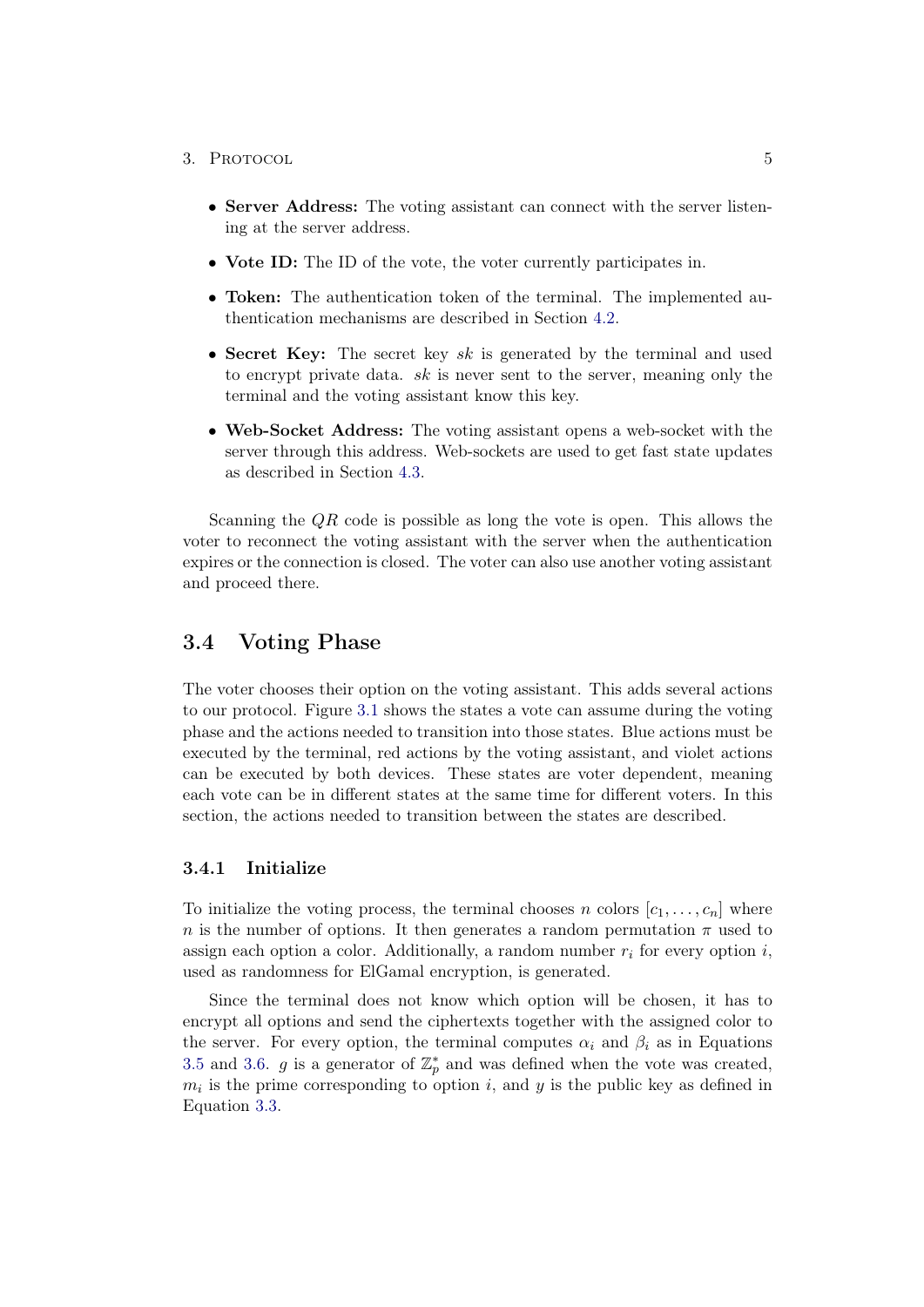<span id="page-10-1"></span>

Figure 3.1: State machine for the voting phase

<span id="page-10-2"></span>
$$
\alpha_i := g^{r_i} \tag{3.5}
$$

<span id="page-10-3"></span>
$$
\beta_i := m_i y^{r_i} \tag{3.6}
$$

Next, the terminal sends then the triplets  $\langle \alpha_i, \beta_i, c_{\pi(i)} \rangle$  to the server for every option i. At the same time, it displays the mapping from options to colors to the voter.

Additionally, it encrypts the list of colors with  $sk$  and sends the ciphertext to the server. When the server receives the ciphertext, initialization is finished and the vote transitions into the state "Ready".

#### <span id="page-10-0"></span>3.4.2 Vote

When the vote is ready, the voting assistant fetches the colors from the server, decrypts them, and shows a button for each color to the voter. When the voter chooses the color of their wanted option, the voting assistant sends the chosen color to the server.

When the chosen color is saved on the server, the vote is in the state "Voted" and the user has to choose whether they want to audit or cast the vote.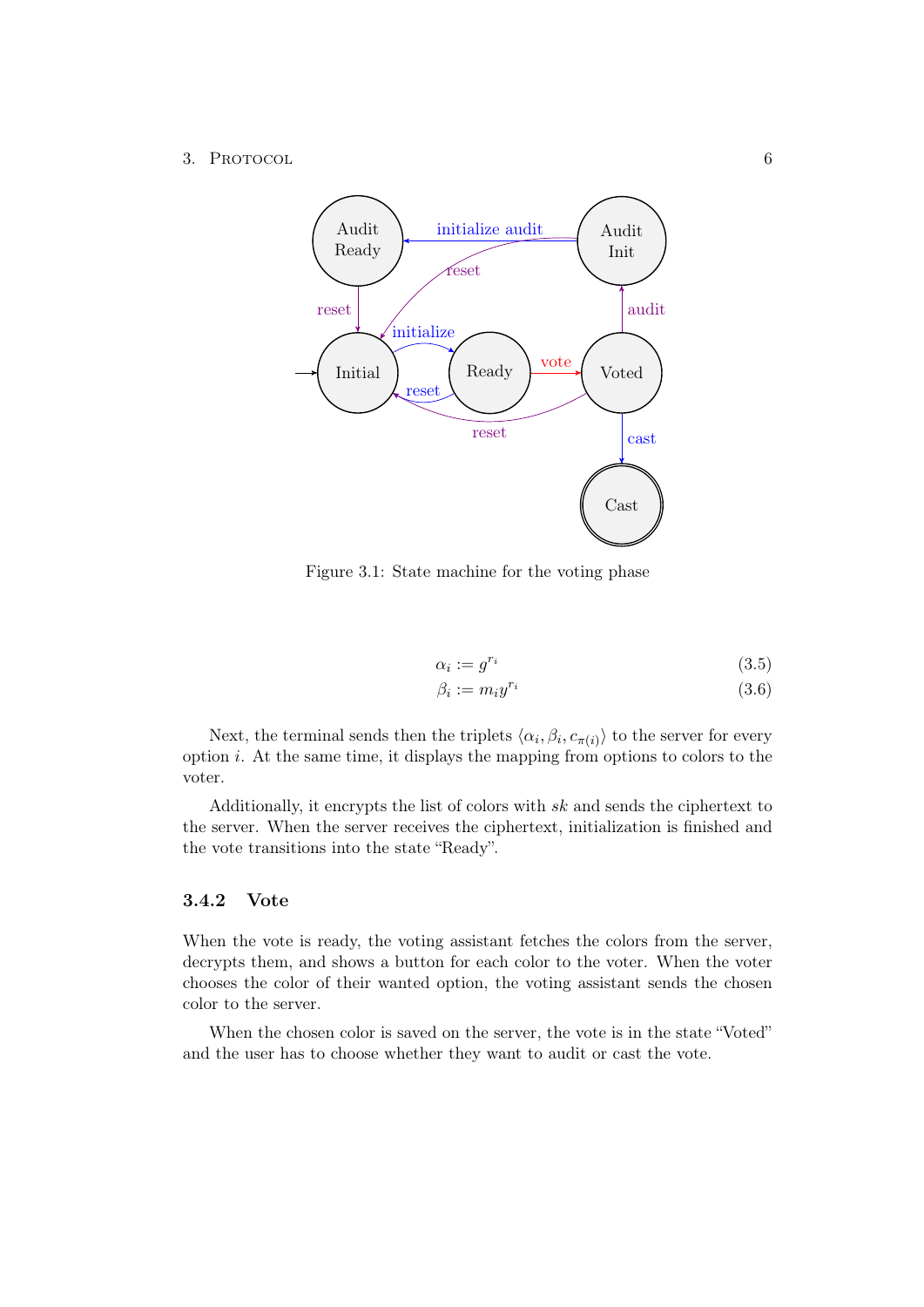#### <span id="page-11-0"></span>3.4.3 Cast

When the voter decides to cast the vote, the terminal computes a [NIZKP](#page-28-1) to prove that all option primes were encrypted exactly once. Section [3.5](#page-11-4) explains the mathematics behind the proof. When the server receives the [NIZKP,](#page-28-1) the server checks if the proof is valid. If it is valid, the vote transitions into state "Cast" and can not be changed any longer.

#### <span id="page-11-1"></span>3.4.4 Audit

To audit the vote, the voter presses the "audit" button on the terminal or the voting assistant. The targeted device then notifies the server that the voter wants to audit the vote and the vote transitions into the "Audit Init" state.

#### <span id="page-11-2"></span>3.4.5 Initialize Audit

When the terminal receives the new state "Audit Init", it fetches the selected color from the server. With the color, it checks which option s the voter voted for and display this to the voter. Then the terminal looks up  $r_s$  and sends  $\{|r_s|\}_{sk}$  to the server, where  $\{|x|\}_k$  notates symmetric encryption of x with key k.

The voting transitions into "Audit Ready" state when the server receives  ${|r_s|}\s_{sk}$ . The voting assistant then fetches  ${|r_s|}\s_{sk}$  and the selected encrypted option  $\langle \alpha_s, \beta_s \rangle$  from the server and decrypts  $\{|r_s|\}_{sk}$ . With  $r_i$  all option primes can be encrypted until  $\langle \alpha_i, \beta_i \rangle$  is found. When the encryption from the voting assistant and the server matches the voting assistant found the selected option and shows it to the voter.

After auditing the vote must be reset, such that the voter has no receipt for what they voted.

#### <span id="page-11-3"></span>3.4.6 Reset

When something failed or after auditing, a vote can always be reset. As soon as the server receives the command to reset a vote, it will delete the already saved data and update the state to "Initial".

### <span id="page-11-4"></span>3.5 Non-Interactive Zero-Knowledge Proof

To create a [NIZKP,](#page-28-1) the fact that ElGamal encryption is homomorphic is used. "Proof Systems for General Statements about Discrete Logarithms" [\[13\]](#page-27-3) describes how proofs for linear relations among discrete logarithms can be created.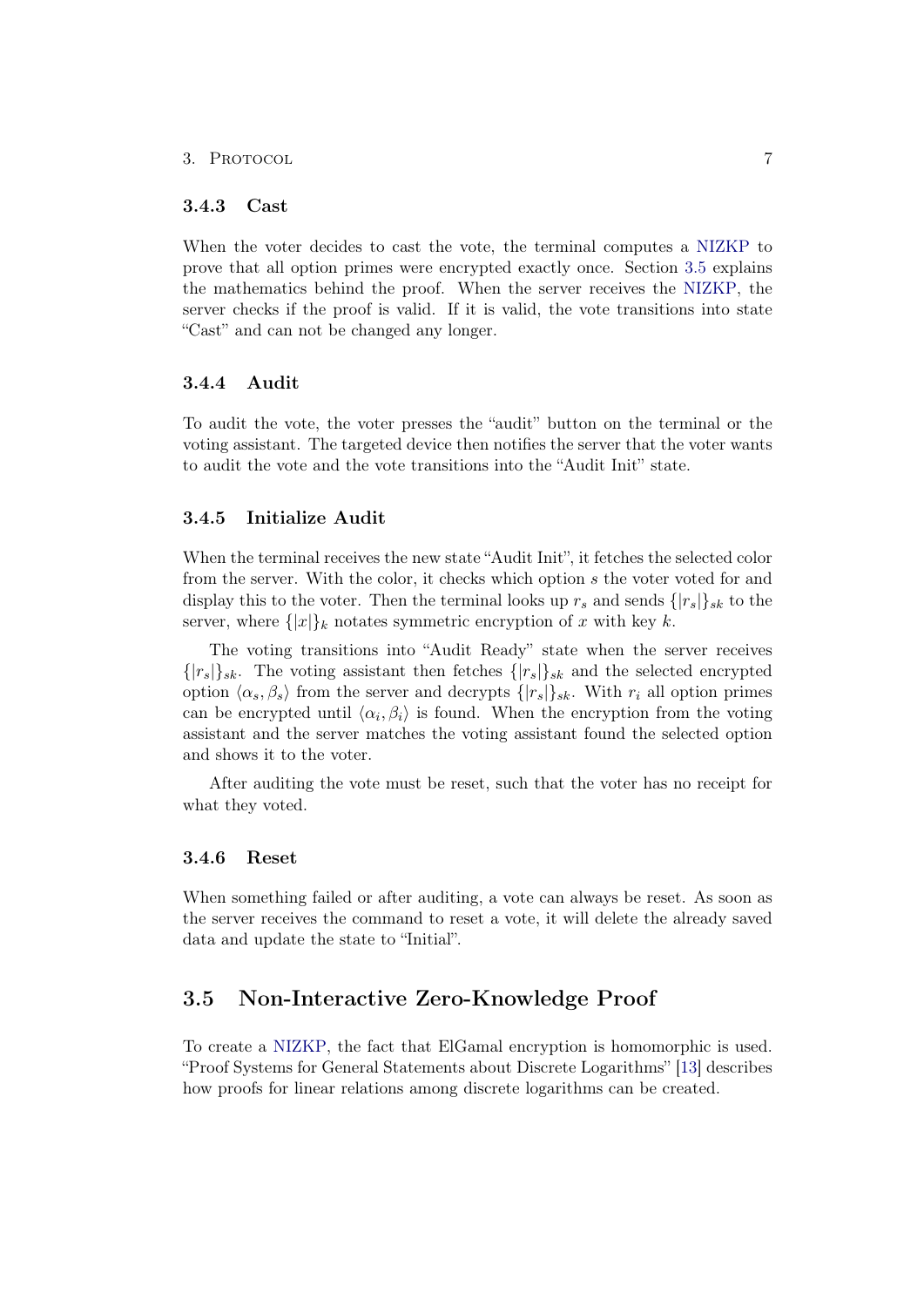To prove that the terminal encrypted the option primes, it computes  $r$  as in Equation [3.7,](#page-12-0) where  $r_i$  is the randomness used to encrypt option i (see Section [3.4.1\)](#page-9-1).

<span id="page-12-0"></span>
$$
r := \sum_{i} r_i \tag{3.7}
$$

Because the prime number  $m_i$  is known for every option i, the server can compute  $\beta$  and  $\beta'$  as in Equations [3.8](#page-12-1) and [3.9](#page-12-2) when it receives r.

<span id="page-12-2"></span><span id="page-12-1"></span>
$$
\beta := \prod_i \beta_i \tag{3.8}
$$

$$
\beta' := y^r \prod_i m_i \tag{3.9}
$$

When it computed  $\beta$  and  $\beta'$ , the server can check that the following assumptions hold.

- 1.  $\beta' = \beta$
- 2. Exactly one ciphertext per option was sent.

When both assumptions hold, the server knows that the terminal encrypted all option primes exactly once.

*Proof.* Equation [3.10](#page-12-3) shows that  $\beta$  is equal to  $\beta'$  when every  $\beta_i$  is valid ciphertext of option i.

<span id="page-12-3"></span>
$$
\beta = \prod_i \beta_i = \prod_i m_i y^{r_i} = y^{\sum_i r_i} \prod_i m_i = y^r \prod_i m_i = \beta' \tag{3.10}
$$

If the terminal encrypts a number, which does not belong to the set of option primes, the product of encrypted numbers is different from the product of all option numbers because prime factorization is unique. It follows that  $\prod \beta_i \neq$  $\prod m_i y^{r_i}$  and further  $\beta \neq \beta'$ .

However, the terminal can combine multiple options. If there are for example three options, "yes", "no", and "maybe" with the primes 2, 3, and 5 assigned respectively, it can combine "yes" and "maybe". It then encrypts 10 and 3 instead of 2, 3, and 5. Because the product is 30 in both cases,  $\beta = \beta'$  still holds. But since the server also checks that exactly one ciphertext for every option was sent, it detects the attack.

To create a valid [NIZKP](#page-28-1) with invalid data, the terminal has to combine options as described before. Additionally, it has to send some encryption of 1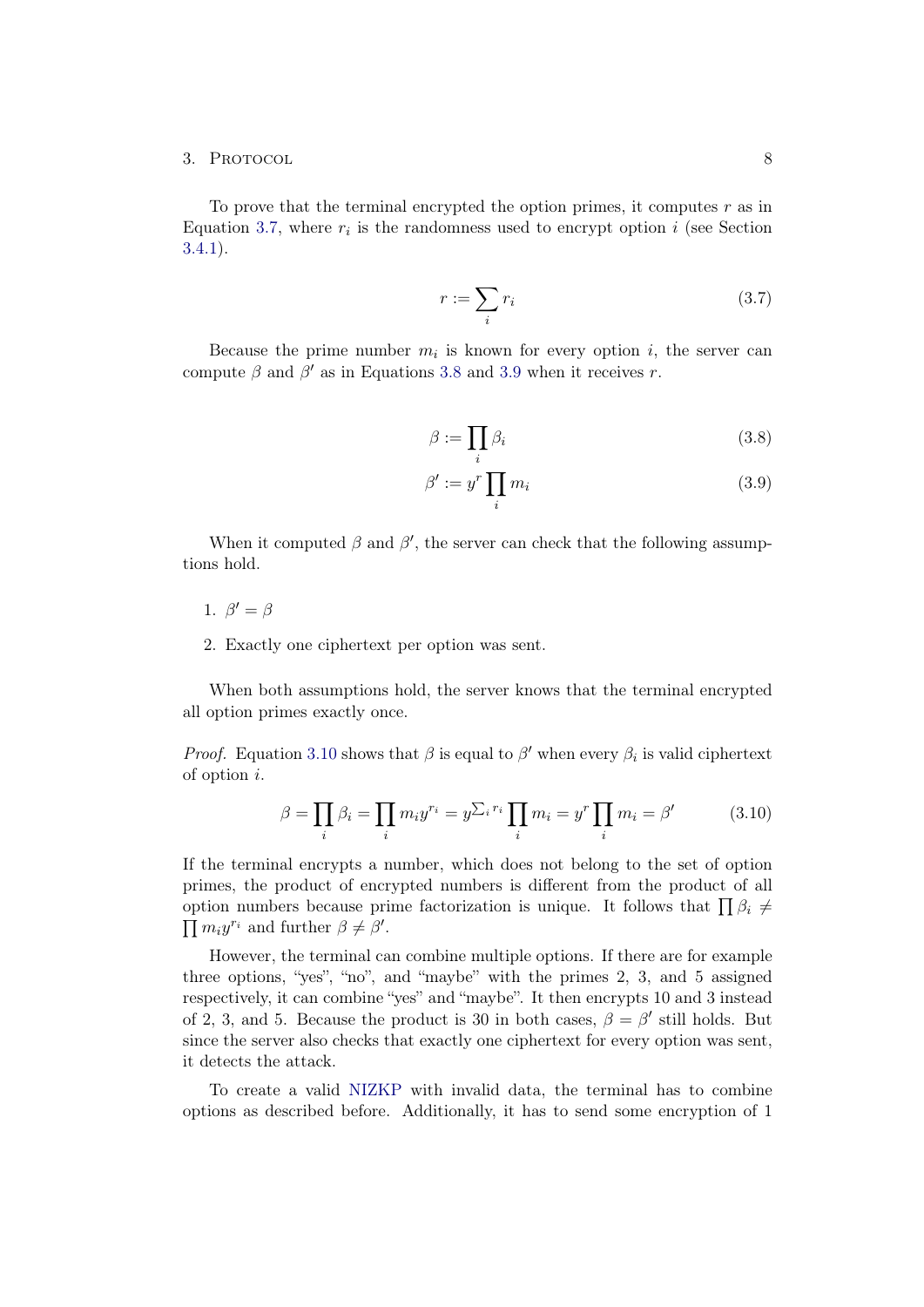for every combined option, such that the total number of ciphertexts equals the number of options. However, the voter will recognize this attack, when they audit the vote because valid option numbers are always prime and neither 1 nor a product of multiple primes, is prime.

To learn anything about single options, the server has to decrypt ElGamal ciphertexts. For this, the private key or the randomness is needed. Because the private key is distributed under the trustees, nobody has the whole private key. A single randomness  $r_i$  can also not be computed, because there are infinite possibilities to sum up  $r$ .  $\Box$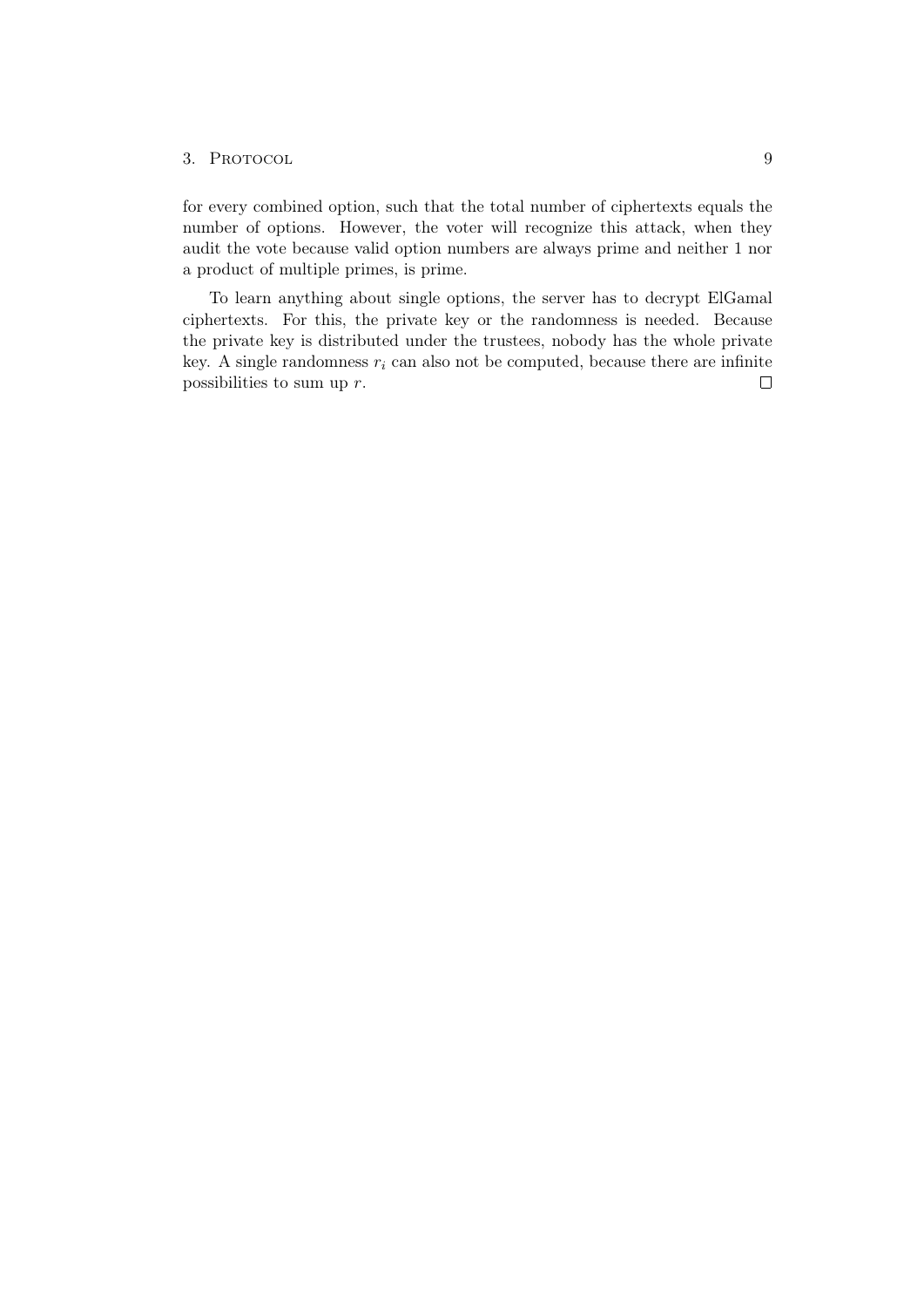## $CHAPTER$  4 Implementation

<span id="page-14-0"></span>The code of the previous version of ETHVote [\[5\]](#page-26-5) was used as a base. While the terminal and the server only needed adaptions to work with the extended protocol, the voting assistant was built from scratch.

## <span id="page-14-1"></span>4.1 Voting Assistant

The voting assistant is implemented as an Android app. Kotlin is used to get a clear code with small overhead. For network requests and other background tasks as decryption, coroutines were used. Coroutines make it easy to define the thread on which a function should run.

To keep the app small and trustable, only a few libraries, besides standard Android libraries, are included. Namely,  $ZXing<sup>1</sup>$  $ZXing<sup>1</sup>$  $ZXing<sup>1</sup>$  to scan and decode  $QR$  codes, Retrofit<sup>[2](#page-14-4)</sup> for network requests, and Moshi<sup>[3](#page-14-5)</sup> to parse and write JSON.

The app contains two activities. The main activity to scan and decode the QR code and the voting activity to vote and audit. Screenshots of both activities can be seen in Figure [4.1.](#page-15-2)

#### <span id="page-14-2"></span>4.1.1 Main Activity

The main activity is responsible to scan the  $QR$  code displayed on the terminal. The QR code contains the five values described in Section [3.3,](#page-8-0) separated by ";". If the QR code contains valid data, the voting assistant saves the data and vibrates. This vibration tells the voter that the  $QR$  code was successfully scanned and decoded, and that they can proceed with the voting process.

To convince the voter that the data was read correctly, a fingerprint of the data is shown on the terminal and the voting assistant.

<span id="page-14-3"></span> $1$ <https://github.com/journeyapps/zxing-android-embedded>

<span id="page-14-4"></span> $^{2}$ <https://square.github.io/retrofit/>

<span id="page-14-5"></span> $^3$ <https://github.com/square/moshi>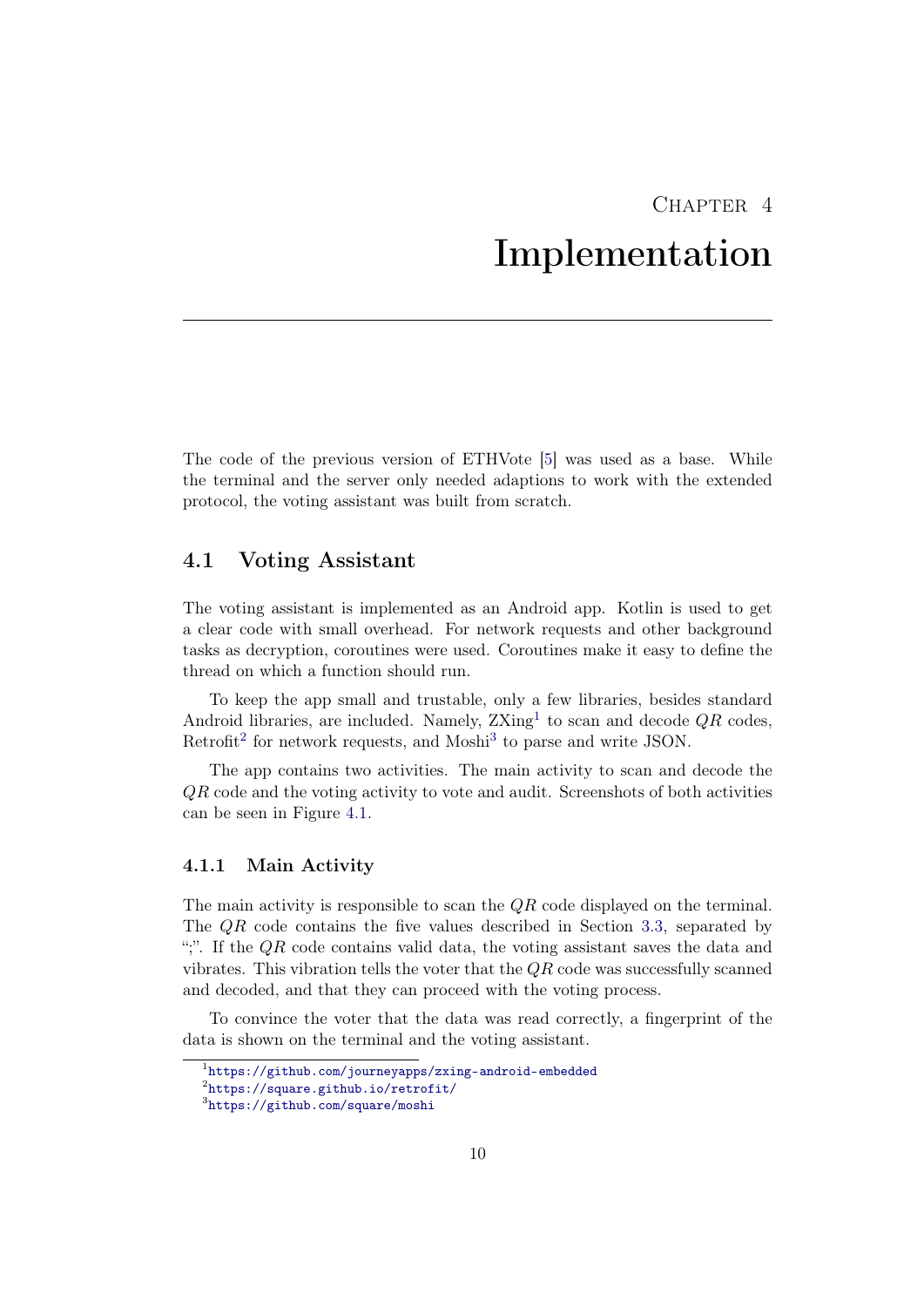#### <span id="page-15-2"></span>4. IMPLEMENTATION 11



(a) Main Activity (b) Voting Activity

Figure 4.1: Screenshots of the voting assistant

#### <span id="page-15-0"></span>4.1.2 Voting Activity

When the voting assistant enters the voting activity, it will first fetch all required data for the selected voting. Additionally, it subscribes to state updates. On every state update, it fetches the required data, decrypts it if necessary, and updates the user interface. In Section [3.4](#page-9-0) is described what data is fetched in which state.

If the voter presses the audit or reset button, the voting assistant sends the command to audit or reset respectively the voting to the server. If the voter chooses a color, the voting assistant marks the chosen color and sends it to the server.

## <span id="page-15-1"></span>4.2 Authentication & Authorization

Shibboleth is used to authenticate voters. With this, a secure authentication mechanism is guaranteed, without much effort. It is also convenient for the voter as they can use their well-known username and password combination and do not have to register to yet another platform.

While Shibboleth already provides a name, an email address, and a unique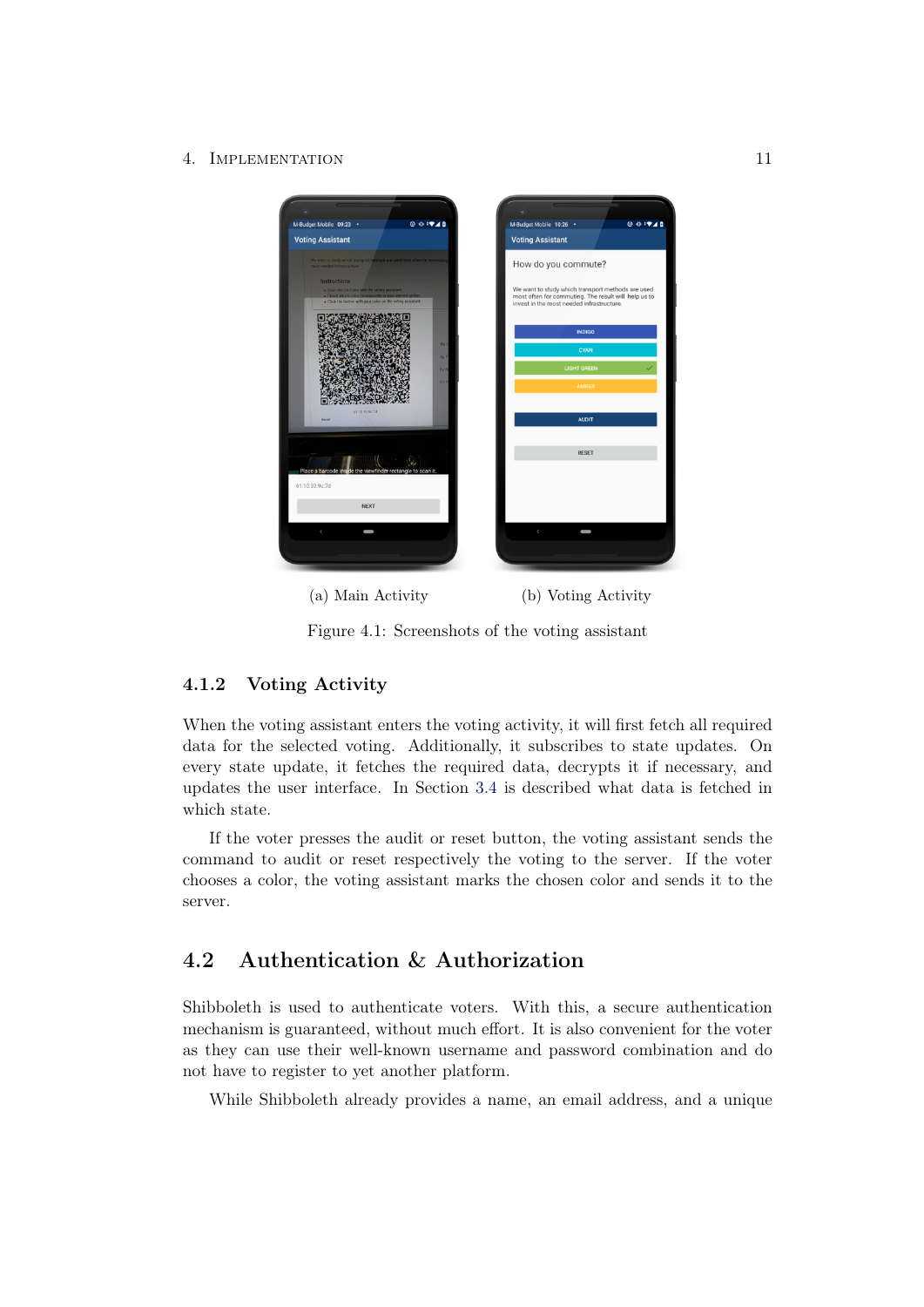```
{
        "subId": "3",
        "sub": "Tobias Ballat",
        "registered": true,
        "exp": 1599570354,
        "device": "TERMINAL",
        "numberOfVotesWithTrusteeRole": 7,
        "subRoles": [
                 "ADMINISTRATOR",
                 "VOTING_ADMINISTRATOR"
        ]
}
```
Listing 4.1: Example payload of a [JWT](#page-28-2)

ID, this is not enough to authorize the voter. ETHVote has a role system, where each voter can have one or multiple roles. Additionally, the voting administrator can only authorize registered voters to vote. Voters can either register themselves or be registered by a registrar or an administrator.

<span id="page-16-1"></span>Therefore, JSON Web Tokens [\(JWTs](#page-28-2)) [\[14\]](#page-27-4) are used to authorize voters. Listing [4.1](#page-16-0) shows an example payload of an ETHVote [JWT.](#page-28-2) It contains the following data.

- subId: The ID of the voter, used to identify them by the system.
- sub: The name of the voter, used to identify them by other voters.
- registered: Whether the voter is already registered.
- exp: Timestamp when the token expires. To not bypass Shibboleth a new Token is valid only 10 minutes. This forces to authenticate the voter by Shibboleth every 10 minutes. Because the Shibboleth session is valid longer, this can be done by the terminal, without any interaction from the voter. When the terminal receives an unauthorized error from the server, it sends an authentication request with the Shibboleth session cookie, and if this is successful it sends the failed request again.
- device: The device type on which the voter is authorized. This is used by the server to check, that actions are only performed from a legitimate device.
- numberOfVotesWithTrusteeRole: A number indicating in how many votes the voter is a trustee. When the voter is a trustee in at least one voting, the terminal displays the trustee-interface to them.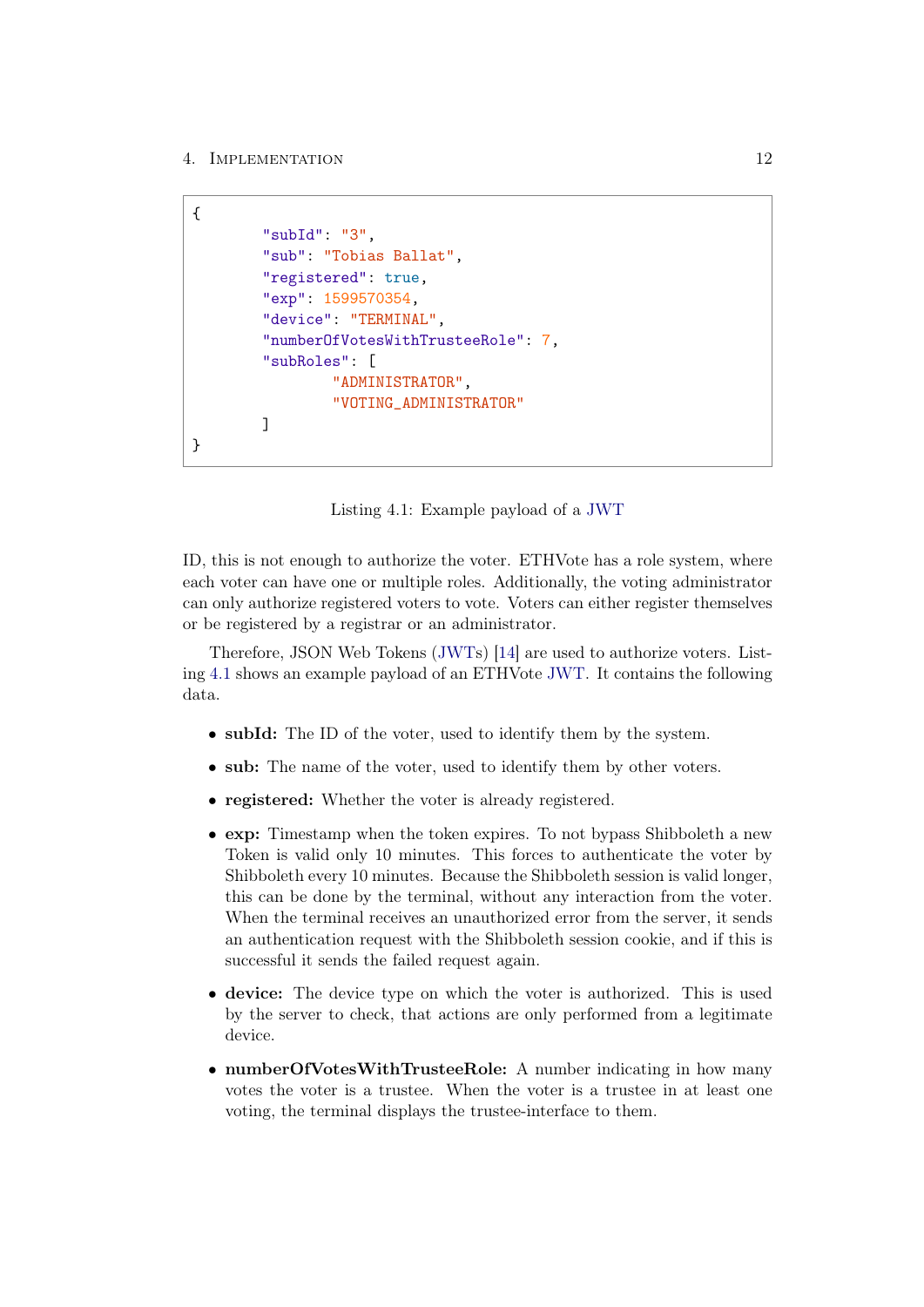#### 4. Implementation 13

• subRoles: A list of roles the voter has. It can contain "ADMINISTRATOR", "VOTING\_ADMINISTATOR" or "REGISTRAR". The terminal reads the roles to show the corresponding interfaces to the voter and the server to authorize the performed actions.

To prevent a voter to manually log in again on the voting assistant, the token of the terminal is sent to the voting assistant via  $QR$  code as described in Section [3.3.](#page-8-0) The voting assistant uses the terminal token to authenticate the voter on the server and receives a valid voting-assistant token.

## <span id="page-17-0"></span>4.3 State Updates

With the voting assistant, multiple devices can send requests to the server, which will then update the voting state. Therefore, it is not enough sending the new state as a response to the request, because only the device that sent the request would receive the new state.

As a countermeasure, web-sockets were introduced. When a device wants to get state updates, it opens a socket to the server. The device sends the authorization token as the first message. If the token is valid, the server saves the connection and assigns the voter's ID to it.

The server sends the new state, together with the ID of the changed vote to all sockets belonging to the originating voter. This allows all devices to update their user interface right after a state change, even when another device initialized the change.

HTTP requests are parsed by Apache httpd[4](#page-17-2) , serving the terminal, and for-warded to Apache Tomcat<sup>[5](#page-17-3)</sup>, serving the server via AJP<sup>[6](#page-17-4)</sup>. Because AJP cannot handle web-sockets the socket request must be sent directly to Tomcat. This is the reason that the  $QR$  code contains the server address and a separate websocket address as described in Section [3.3.](#page-8-0)

## <span id="page-17-1"></span>4.4 User Experience

The user experience is very similar to the one in the previous version. Material design is still used on the terminal and now also on the voting assistant. The changes made for this new version are described here.

<span id="page-17-2"></span> $^4$ <https://httpd.apache.org/>

<span id="page-17-3"></span> $^{5}$ <https://tomcat.apache.org/>

<span id="page-17-4"></span> $^6$ <https://tomcat.apache.org/connectors-doc/ajp/ajpv13a.html>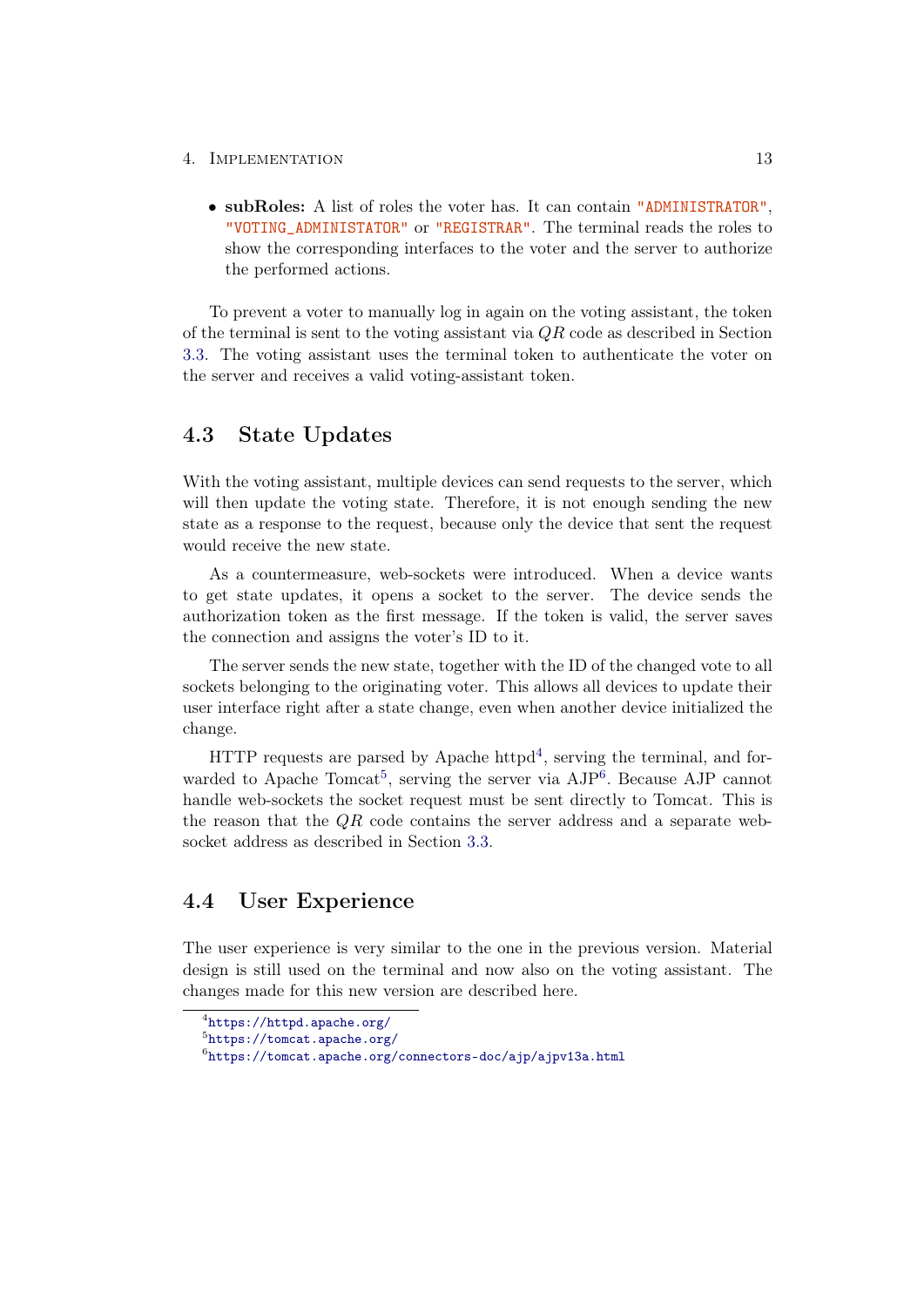#### 4. Implementation 14

<span id="page-18-6"></span>sudo docker-compose up -d --build

Listing 4.2: Command to build and start ETHVote

#### <span id="page-18-0"></span>4.4.1 Colors

Colors for the options are taken from the Material design guidelines<sup>[7](#page-18-3)</sup>, which the components follow too. If there is a feasibly small number of options, colors with big distances are chosen, such that they are easily distinguishable. To ensure color-blind people can vote as well, the name of the color is also displayed.

When the voter resets their vote, the colors for the options are reshuffled as described in Section [3.4.6.](#page-11-3) As you can see in Figure [4.2,](#page-19-0) completely new colors are taken after a reset. This ensures that the voter notices that the colors have changed and does not press the same color again without checking to which option it now belongs.

#### <span id="page-18-1"></span>4.4.2 Instructions

Since the complexity of the voting process has increased, instructions were added to the terminal. The instructions tell the voter what they have to do, and on which device they have to do it, to continue the voting process.

### <span id="page-18-2"></span>4.5 Deployment

To deploy ETHVote, Docker containers<sup>[8](#page-18-4)</sup> are created for the database, the server, and the terminal. Docker Compose<sup>[9](#page-18-5)</sup> is used to start all containers with one command (see Listing [4.2\)](#page-18-6). Docker Compose also creates a local network between the docker containers and backs up the database to the host operating system.

For configuration, environment variables stored in a file .env, are used. This makes it easy to configure and deploy ETHVote on different environments, without having to adapt the code. It also ensures that all passwords and secrets used are only stored locally, and not for example in a git repository.

The voting assistant is an Android application, which can be built via script. The passwords needed to sign the application, are also set in .env. When the script is executed, it will copy the built application into the terminal container. This ensures that a voter always can download a voting assistant which works

<span id="page-18-3"></span><sup>7</sup> <https://www.materialui.co/colors>

<span id="page-18-4"></span> ${}^{8}$ <https://www.docker.com/resources/what-container>

<span id="page-18-5"></span> $^9$ <https://docs.docker.com/compose/>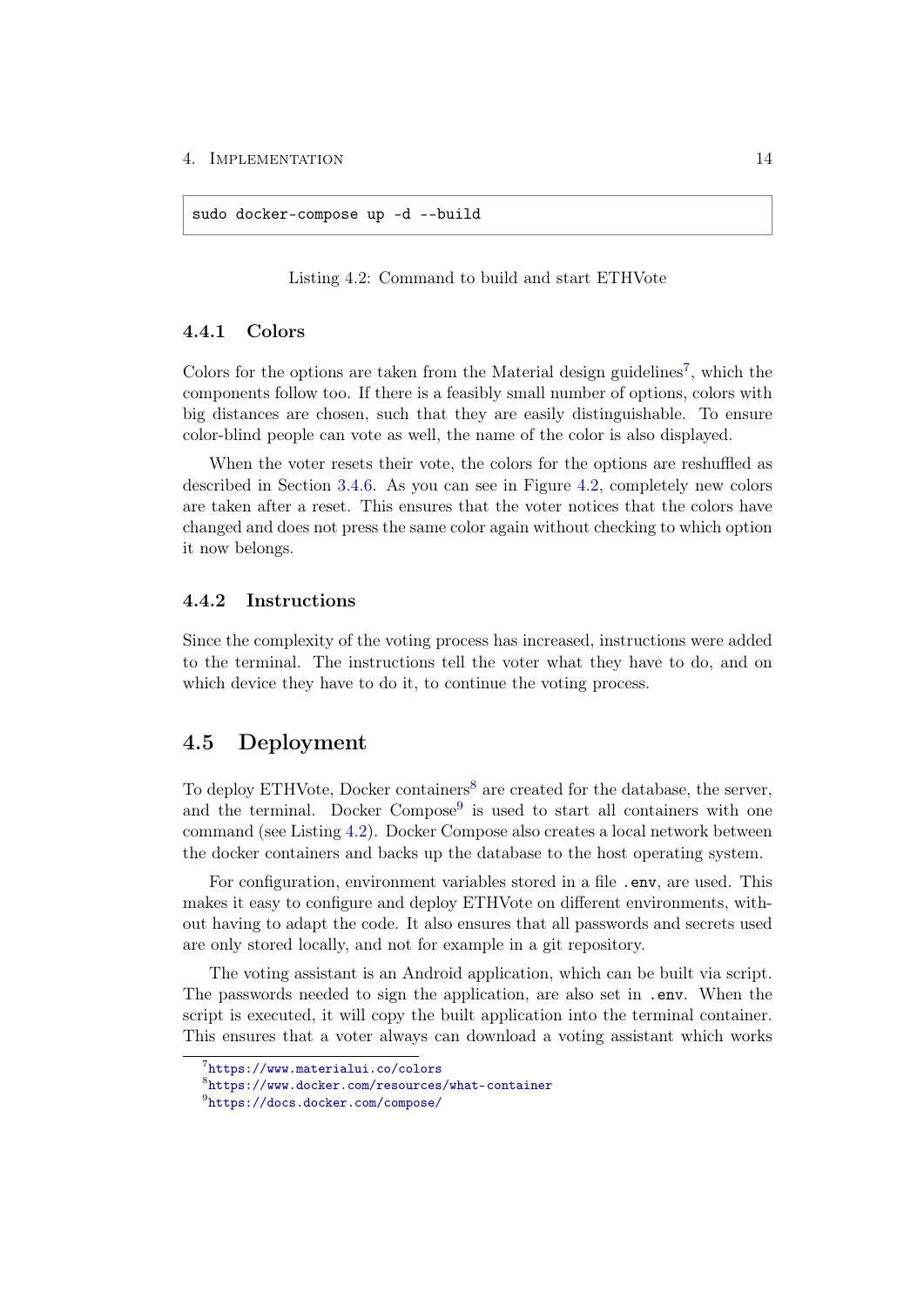#### 4. IMPLEMENTATION 15

<span id="page-19-0"></span>

Figure 4.2: Terminal before and after reset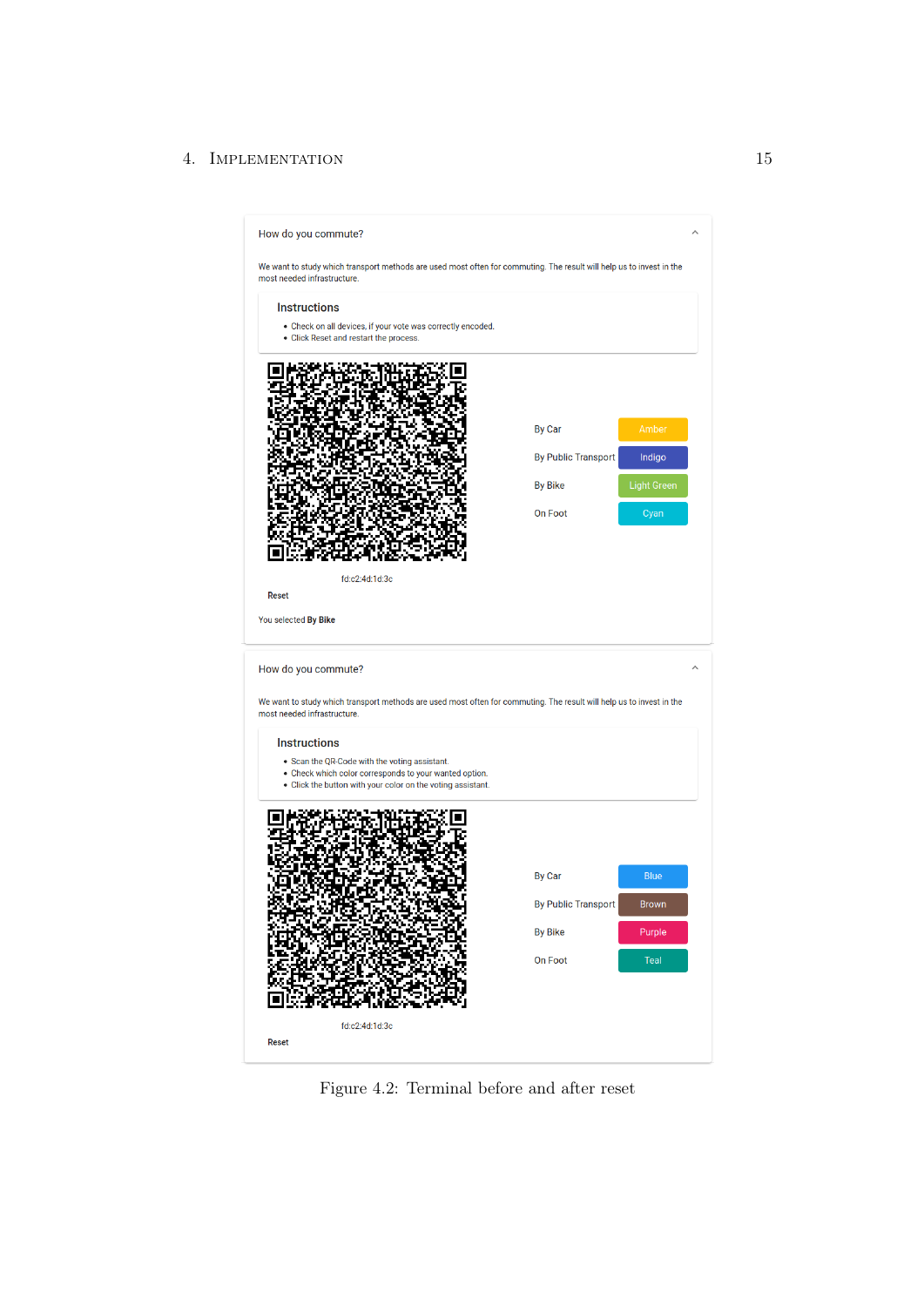#### <span id="page-20-2"></span>4. Implementation 16



Figure 4.3: Terminal on a mobile phone

with the current version of ETHVote. In Figure [4.3](#page-20-2) the button to download the app can be spotted in the top bar. The button is already visible before the voter is authenticated, to prevent that the voter has to log in on the smartphone.

### <span id="page-20-0"></span>4.5.1 Initial Administrator

Newly registered voters have no special roles by defaul, but only administrators can add roles to voters. To ensure that ETHVote always has an administrator, the environment variable ADMIN\_SHIBBOLETH\_IDS can be set. As the name suggests a list of Shibboleth IDs is taken, and if a voter is registering and the Shibboleth ID is in this list, the administrator role is assigned to this voter.

## <span id="page-20-1"></span>4.6 Implementation Challenges

While some elements could be easily implemented because a codebase already existed, there were also more challenging elements. For example, making the whole system configurable with one single configuration file was quite tricky because the server, terminal, database, and voting assistant must listen to this file. While in the previous version each component had a different way of handling the configuration, there is now only one single place to configure the whole system.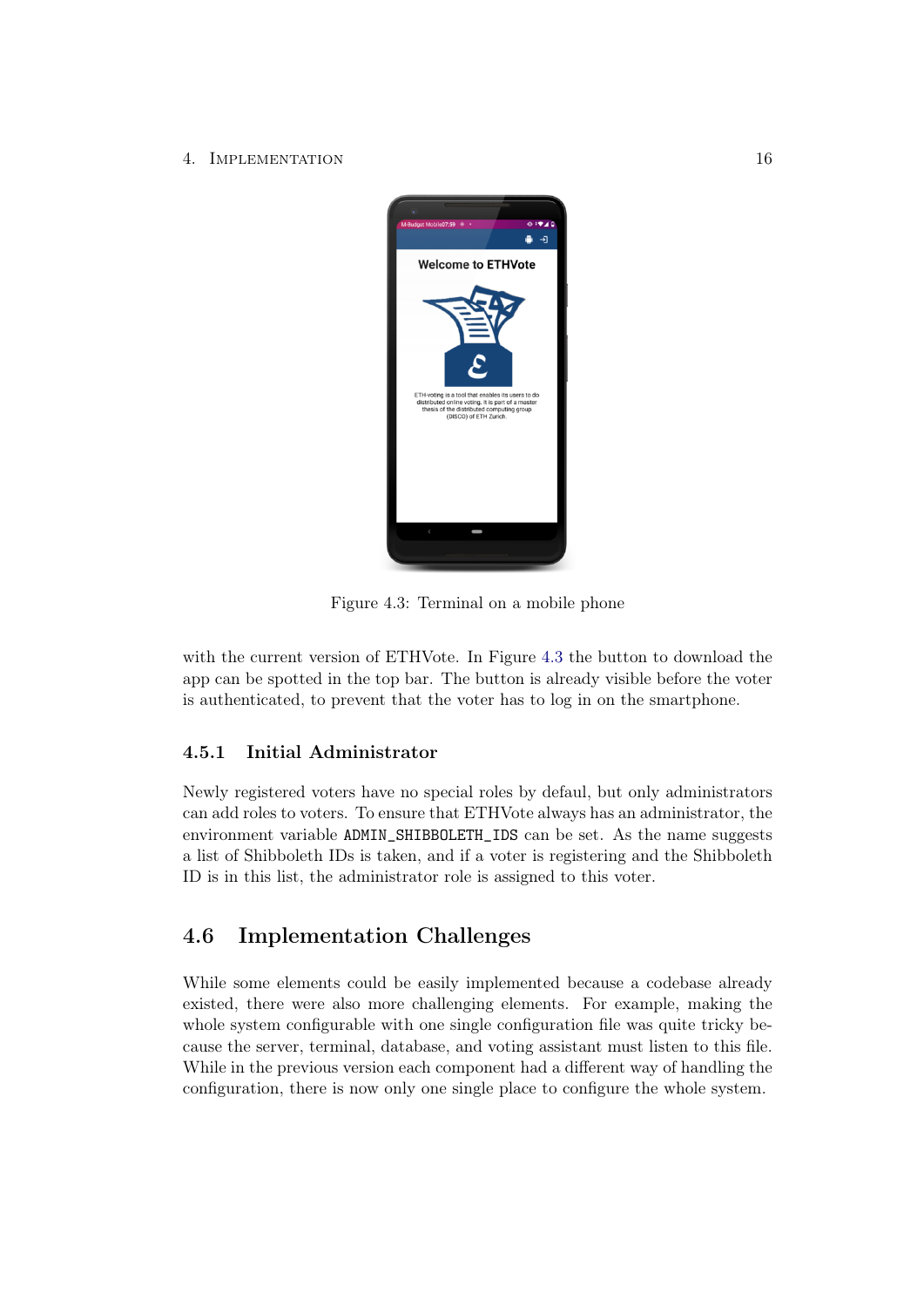#### 4. Implementation 17

Another tricky part was the QR code scanning. There exist a lot of libraries for this, but this made it difficult to choose the right one. And camera management is difficult in Android apps because there exist a lot of different devices.

While adding new endpoints to the server was easy, modifying the terminal was more difficult. To make the terminal more adaptable, a lot of code had to be refactored first. Also implementing a secure authentication mechanism, that is easy to use for the voter, was challenging. Checking the [NIZKP](#page-28-1) on the server was another challenge because the server did not any mathematical computations at all before.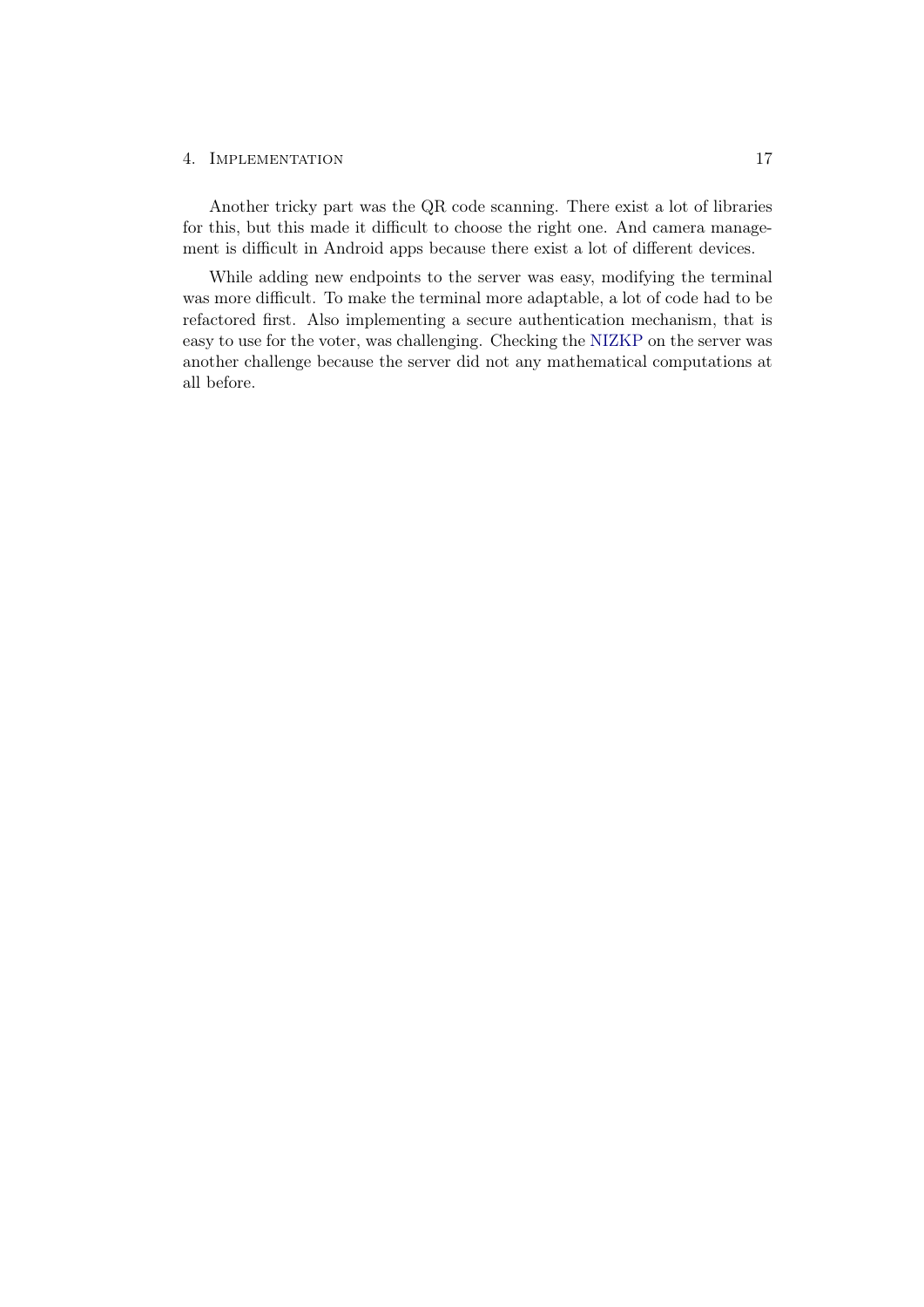# CHAPTER<sub>5</sub> Security

<span id="page-22-0"></span>In this thesis, the security of the previous version of ETHVote [\[5\]](#page-26-5) was improved. All security requirements holding in the previous version still hold. Therefore, the focus in this chapter is set to the improved parts.

## <span id="page-22-1"></span>5.1 Ballot-Privacy

As long the trustees follow the protocol, ballot-privacy is achieved, because all options are encrypted before they are sent to the server and the decryption factors can only be used to decrypt the product of votes, but not to decrypt single votes.

Ballot-privacy can be broken, when k trustees collude. For this k trustees must exchange their parts of the secret polynomial. With k points of the polynomial  $s(0)$  can be computed, which is the private key of the encrypted votes.

## <span id="page-22-2"></span>5.2 Receipt-Freeness

While the new protocol makes getting a receipt of the vote more difficult, it is still possible. For this, a malicious terminal saves all  $r_i$ , used to encrypt the options, as a receipt. When the vote is published it encrypts all option primes once with every  $r_i$ . When the encryption matches the published encryption, it found the voted option.

To get the voted option of a vote with  $n$  options, an attacker needs at most  $n^2$  tries. However, because n is very small, this does not matter.

### <span id="page-22-3"></span>5.3 Election-Fairness

It is not possible to receive any information about the voting outcome before the vote is closed, because the voting phases are strictly separated.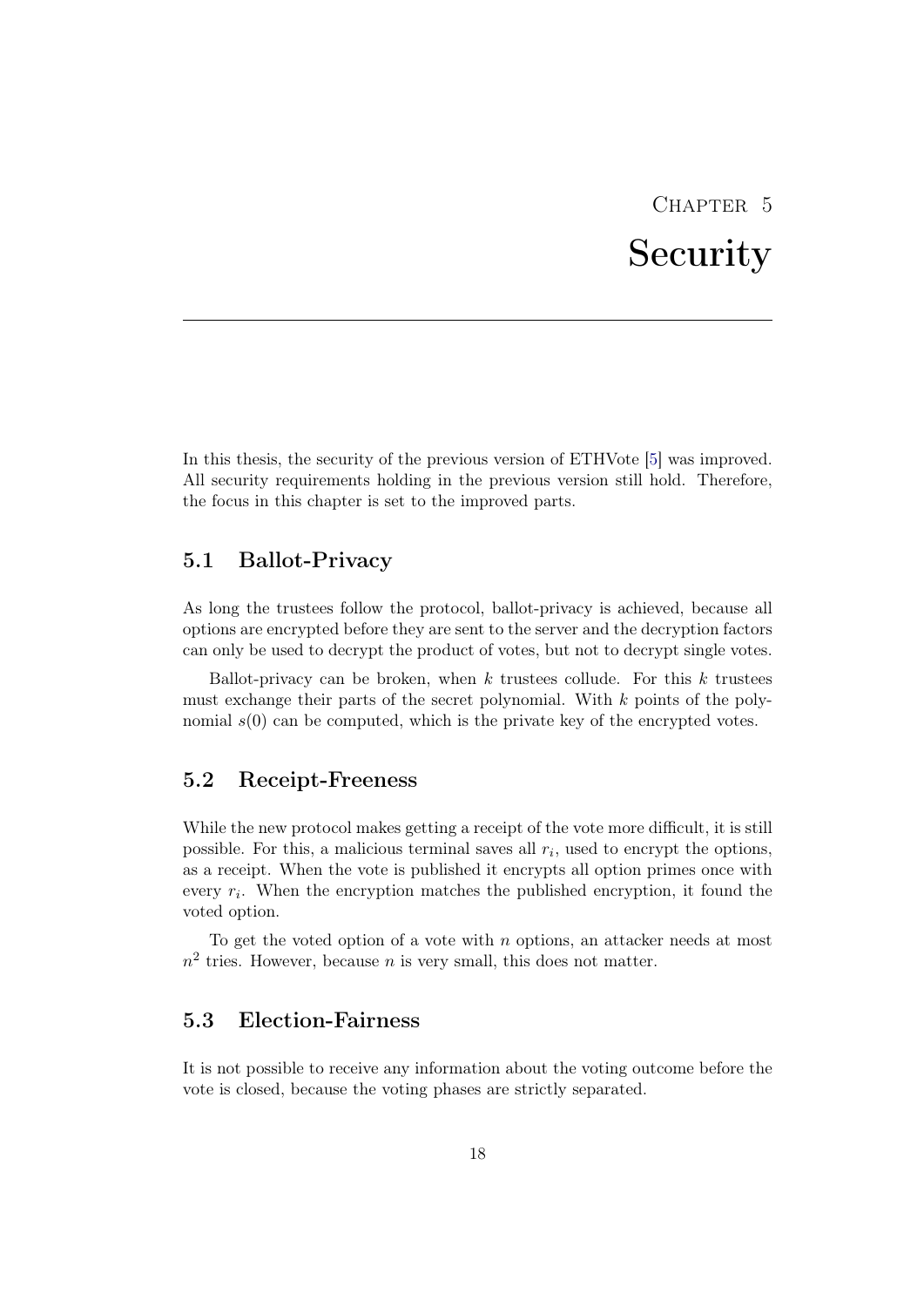## <span id="page-23-0"></span>5.4 Authenticity

Authenticity is achieved because the terminal and the voting assistant must authenticate the voter. The server accepts only authenticated vote requests, and only as long as the vote is not cast.

### <span id="page-23-1"></span>5.5 Correctness

The attacks described in "ETHVote - A Distributed E-Voting Application" [\[5\]](#page-26-5) during key derivation and decryption phase are still mitigated by the same countermeasures because those phases did not change.

Attacks during the voting phase are even more difficult to perform. While in the previous version the terminal must be trusted, the new protocol ensures correctness also when at least one of the terminal and the voting assistant is honest. The following two attacks are mitigated by the new protocol.

#### <span id="page-23-2"></span>5.5.1 Malicious Data by the Terminal

While in the previous version sending an invalid option was already detected, the terminal could just send a wrong but valid option. To encounter this, in this version the voting assistant has to send the vote. And the new [NIZKP](#page-28-1) as described in Section [3.5](#page-11-4) forces the terminal to send valid ciphertexts for every option available, such that sending invalid options is still not possible.

The manipulation, the terminal can do is showing a wrong mapping to the voter. For example, it can send the mapping  $("yes" \mapsto "red", "no" \mapsto "blue")$ to the server but display ("yes"  $\mapsto$  "blue", "no"  $\mapsto$  "red") to the voter. This falsifies the outcome, but an attacker has no benefit from it because the selection of the options is made on the voting assistant. Therefore, the probability to get voted is 50% for both options. Additionally, the voter notices the manipulation when they audit the vote.

#### <span id="page-23-3"></span>5.5.2 Malicious Data by the Voting Assistant

The color chosen by the voter is the only data the voting assistant sends to the server. Therefore, the only manipulation is to send a different color than the chosen one. This manipulation has the same limitations as described in Section [5.5.1](#page-23-2) where the terminal displays a wrong mapping. Namely, an attacker has no benefit from it and the manipulation is noticed when the voter audits their vote.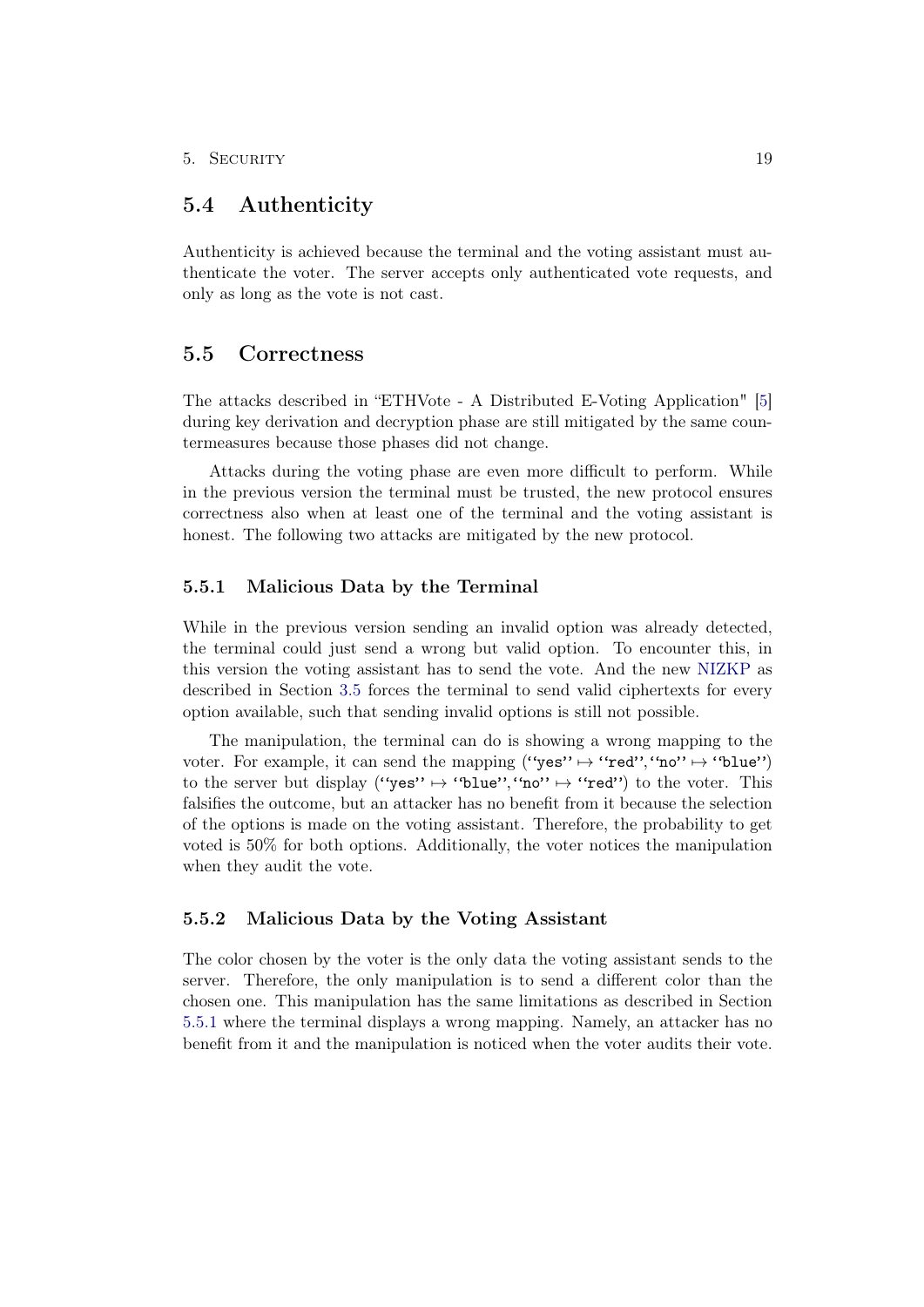#### <span id="page-24-0"></span>5.5.3 Collaboration Between Terminal and Voting Assistant

While neither a malicious terminal nor a malicious voting assistant can falsify the voting on their own, there exists an attack if both collude. For an attack, the terminal must be able to send the mapping of options to the voting assistant. With this information the voting assistant sends the color, corresponding to the preferred option, no matter which color the voter has chosen.

Since the terminal and the voting assistant are malicious, they also collude during the audit phase. This is necessary so the voter does not recognize the attack. But when both devices display the option wanted by the voter instead of the transmitted one, the voter will not notice the attack.

To mitigate this attack, the voting assistant and the terminal runs on physically different devices. This makes it difficult to communicate directly. The direct communication channel of the QR code cannot be used, because the voter could reset the vote after they scanned the  $QR$  code. But it is still possible for the terminal and the voting assistant to communicate with each other. For example, they could encrypt data with their secret key  $s_k$ .

To convince the user that a malicious terminal is the official one, a man-in-themiddle-attack must be performed. Therefore, ETHVote is only available through HTTPS. Imitating a mobile app is even more difficult. Each mobile application is signed. When the attacker presents the malicious app as an update, the operating system will prevent the user from installing the update, because it is signed with a different key.

If ETHVote is used for a security-relevant vote, the voting assistant app should also be published to the official app stores. When the voting assistant can be downloaded from the terminal, it is easy for a malicious terminal to serve a colluding voting assistant.

## <span id="page-24-1"></span>5.6 Individual Verifiability

Individual verifiability is fulfilled because all encrypted votes are published. Therefore, a voter can check if some encrypted vote was saved for their voter ID. Additionally, the voter can audit their vote before casting. With this, they challenge the system to prove that it encrypts correctly.

## <span id="page-24-2"></span>5.7 Universal Verifiability

Universal verifiability is fulfilled because all encrypted votes and decryption factors are published. To check that everything is correct, the decryption of the encrypted votes can be recomputed.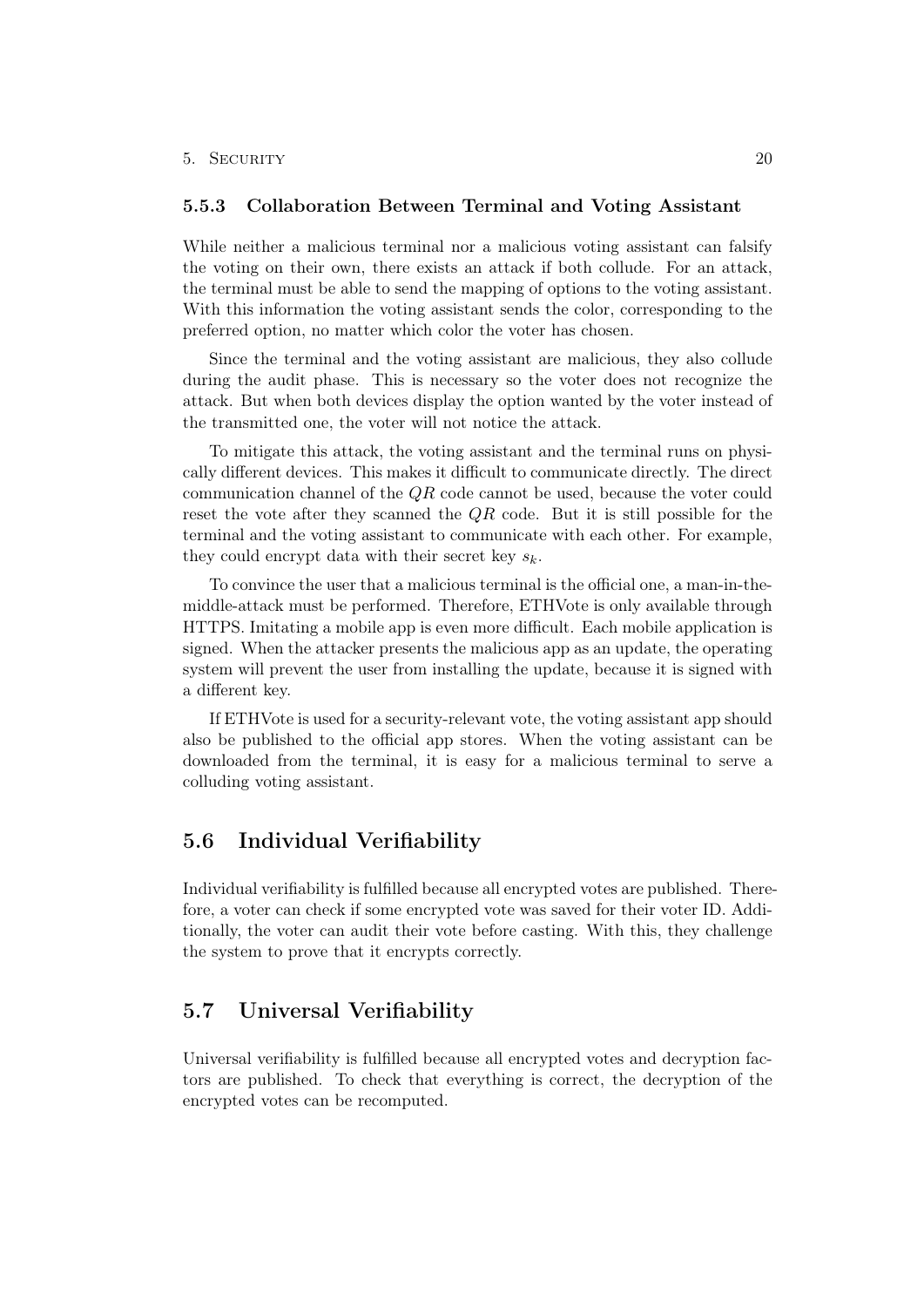## CHAPTER 6 Conclusion

<span id="page-25-0"></span>ETHVote was secured by adding a new participant, the voting assistant. This made ETHVote correct even with an untrusted Terminal. To break correctness an attacker must now manipulate two applications, namely the terminal and the voting assistant, and convince the voters to use the manipulated devices.

## <span id="page-25-1"></span>6.1 Future Work

There still exist several options to improve ETHVote. While it is theoretically already possible to add up to 45 options to a vote, it is not very usable. Because the voter must be able to distinguish from 45 colors and scroll on a mobile phone until they find the wanted color. There is the possibility to extend ETHVote similar to the system used for Swiss national elections. Meaning that the voter first has to choose a color for the party of the candidate and after this a color for the candidate.

Another extension would be to allow multiple votes. Right now it is only possible to choose one option. For an election with n candidates for  $m$  seats, a voter should probably have  $m$  votes. Or it should even be possible to give multiple votes to one option. In Swiss national elections, a voter has several votes and can give either zero, one, or two votes to a candidate.

While the separation idea of PrivApollo [\[9\]](#page-26-9) is already implemented, Priv-Apollo also shows a message for every data posted on the server on all devices. This helps the voter to ensure that the correct data was saved on the server. This addition would also be possible in ETHVote.

The voting assistant is now only an Android application. To allow more voters to participate in a vote an iOS application should also be available.

To improve confidence about ETHVote it would also be possible to verify the used protocol. For this, a tool like for example  $Tamanin<sup>1</sup>$  $Tamanin<sup>1</sup>$  $Tamanin<sup>1</sup>$  could be used.

<span id="page-25-2"></span><sup>1</sup> <https://tamarin-prover.github.io/>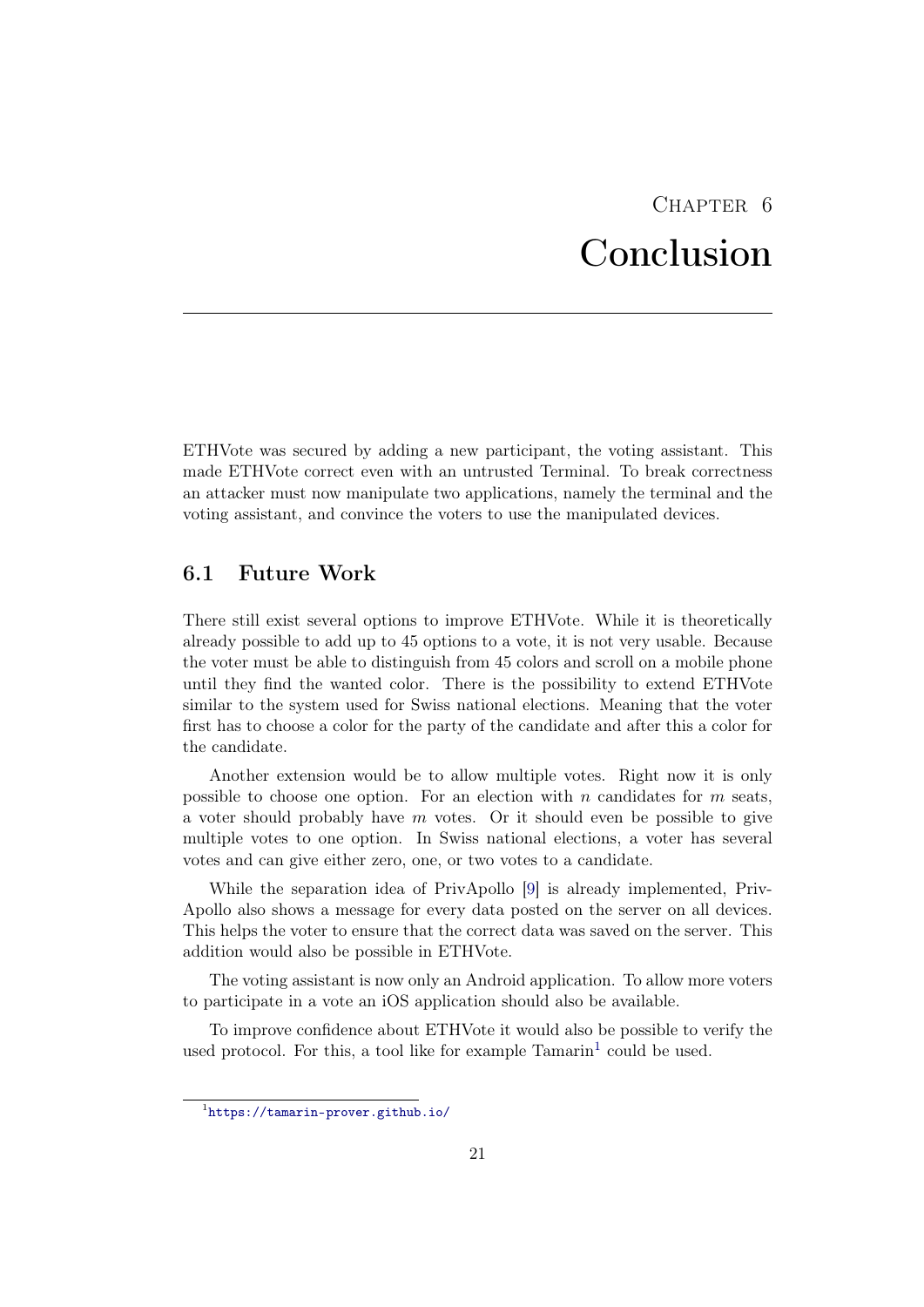## Bibliography

- <span id="page-26-1"></span><span id="page-26-0"></span>[1] R. Haenni, R. E. Koenig, P. Locher, and E. Dubuis, "Chvote system specification," Cryptology ePrint Archive, Report 2017/325, 2017. [Online]. Available: <https://eprint.iacr.org/2017/325>
- <span id="page-26-2"></span>[2] "Post e-voting: system documentation," 2018. [Online]. Available: [https://www.post.ch/-/media/post/evoting/dokumente/](https://www.post.ch/-/media/post/evoting/dokumente/evoting-system-dokumentation.pdf?la=en&vs=3) [evoting-system-dokumentation.pdf?la=en&vs=3](https://www.post.ch/-/media/post/evoting/dokumente/evoting-system-dokumentation.pdf?la=en&vs=3)
- <span id="page-26-3"></span>[3] "Final report, public intrusion test (pit)," jun 2019. [Online]. Available: [https://www.post.ch/-/media/post/evoting/dokumente/](https://www.post.ch/-/media/post/evoting/dokumente/abschlussbericht-oeffentlicher-intrusionstest-post.pdf?la=en&vs=1) [abschlussbericht-oeffentlicher-intrusionstest-post.pdf?la=en&vs=1](https://www.post.ch/-/media/post/evoting/dokumente/abschlussbericht-oeffentlicher-intrusionstest-post.pdf?la=en&vs=1)
- <span id="page-26-4"></span>[4] S. Sommaruga, G. Parmelin, U. Maurer, A. Berset, I. Cassis, V. Amherd, and K. Keller-Suter, "Faktenblatt - vote électronique," jun 2020. [Online]. Available: [https://www.bk.admin.ch/dam/bk/de/dokumente/](https://www.bk.admin.ch/dam/bk/de/dokumente/pore/Faktenblatt_DE.pdf.download.pdf/Faktenblatt_DE.pdf) [pore/Faktenblatt\\_DE.pdf.download.pdf/Faktenblatt\\_DE.pdf](https://www.bk.admin.ch/dam/bk/de/dokumente/pore/Faktenblatt_DE.pdf.download.pdf/Faktenblatt_DE.pdf)
- <span id="page-26-5"></span>[5] F. Goldener, "Ethvote - a distributed e-voting application," Apr. 2019.
- <span id="page-26-6"></span>[6] J. Benaloh, "Ballot casting assurance via voter-initiated poll station auditing," in Proceedings of the 2007 Electronic Voting Technology Workshop, June 2007. [Online]. Available: [https://www.microsoft.com/en-us/research/publication/](https://www.microsoft.com/en-us/research/publication/ballot-casting-assurance-via-voter-initiated-poll-station-auditing/) [ballot-casting-assurance-via-voter-initiated-poll-station-auditing/](https://www.microsoft.com/en-us/research/publication/ballot-casting-assurance-via-voter-initiated-poll-station-auditing/)
- <span id="page-26-7"></span>[7] D. Gawel, M. Kosarzecki, P. L. Vora, H. Wu, and F. Zagorski, "Apollo end-to-end verifiable internet voting with recovery from vote manipulation," Cryptology ePrint Archive, Report 2016/1037, 2016. [Online]. Available: <https://eprint.iacr.org/2016/1037>
- <span id="page-26-8"></span>[8] B. Adida, "Helios: Web-based open-audit voting," in USENIX Security Symposium, 2008.
- <span id="page-26-9"></span>[9] H. Wu, P. L. Vora, and F. Zagórski, "Privapollo - secret ballot e2e-v internet voting," in Financial Cryptography and Data Security - FC 2019 International Workshops, VOTING and WTSC, St. Kitts, St. Kitts and Nevis, February 18-22, 2019, Revised Selected Papers, ser. Lecture Notes in Computer Science, A. Bracciali, J. Clark, F. Pintore, P. B. Rønne, and M. Sala, Eds., vol. 11599. Springer, 2019, pp. 299–313. [Online]. Available: [https://doi.org/10.1007/978-3-030-43725-1\\_21](https://doi.org/10.1007/978-3-030-43725-1_21)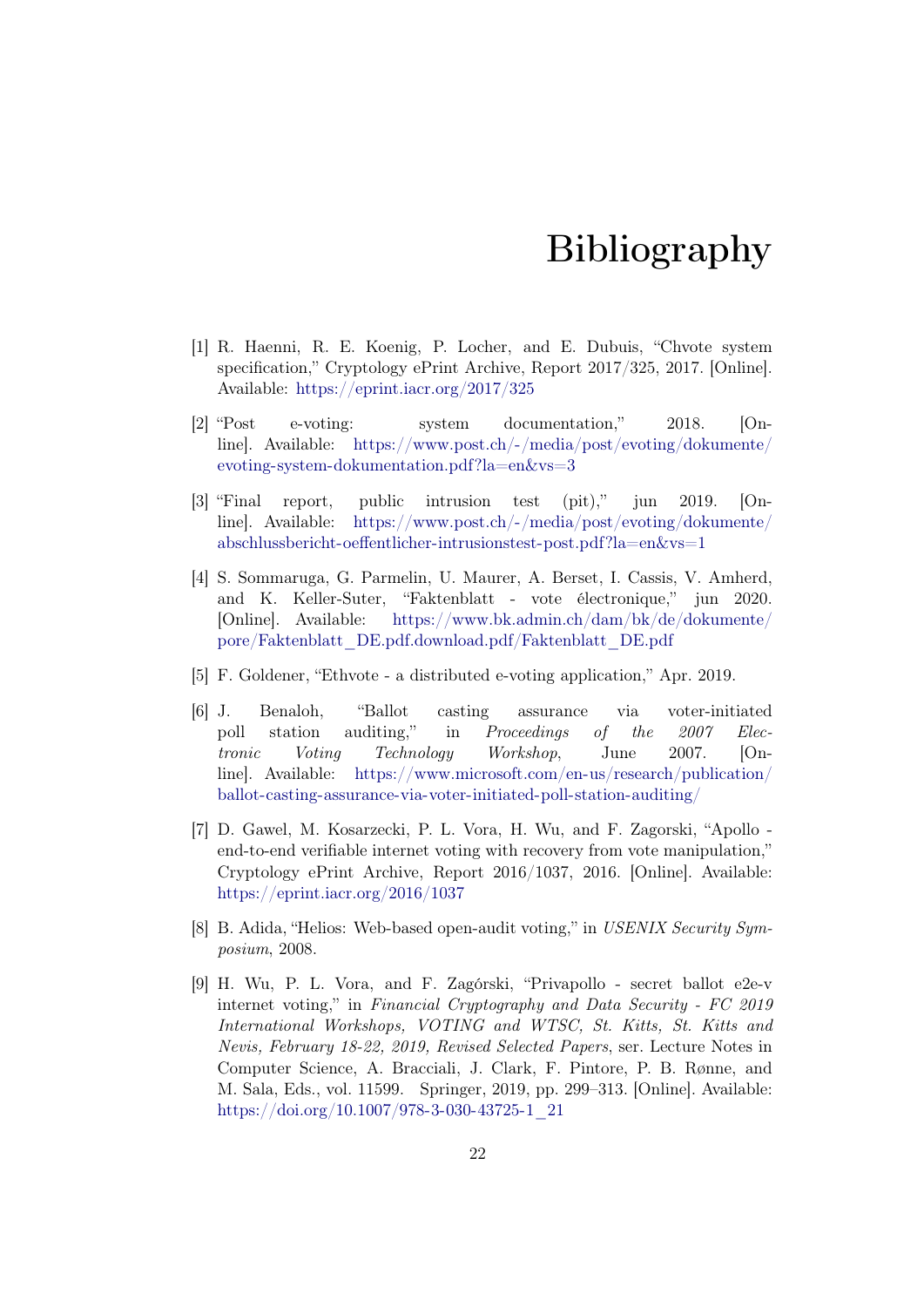- <span id="page-27-0"></span>[10] J. Benaloh, "Verifiable secret-ballot elections," Yale University, September 1987. [Online]. Available: [https://www.microsoft.com/en-us/research/](https://www.microsoft.com/en-us/research/publication/verifiable-secret-ballot-elections/) [publication/verifiable-secret-ballot-elections/](https://www.microsoft.com/en-us/research/publication/verifiable-secret-ballot-elections/)
- <span id="page-27-1"></span>[11] V. Cortier, P. Gaudry, and S. Glondu, Belenios: A Simple Private and Verifiable Electronic Voting System, 04 2019, pp. 214–238. [Online]. Available: <https://hal.inria.fr/hal-02066930>
- <span id="page-27-2"></span>[12] T. Elgamal, "A public key cryptosystem and a signature scheme based on discrete logarithms," IEEE Transactions on Information Theory, vol. 31, no. 4, pp. 469–472, 1985.
- <span id="page-27-3"></span>[13] J. Camenisch and M. Stadler, "Proof systems for general statements about discrete logarithms," ETHZ, Tech. Rep., 1997.
- <span id="page-27-4"></span>[14] M. Jones, J. Bradley, and N. Sakimura, "JSON Web Token (JWT)," Internet Requests for Comments, RFC Editor, RFC 7519, May 2015. [Online]. Available: <https://www.rfc-editor.org/rfc/rfc7519.txt>